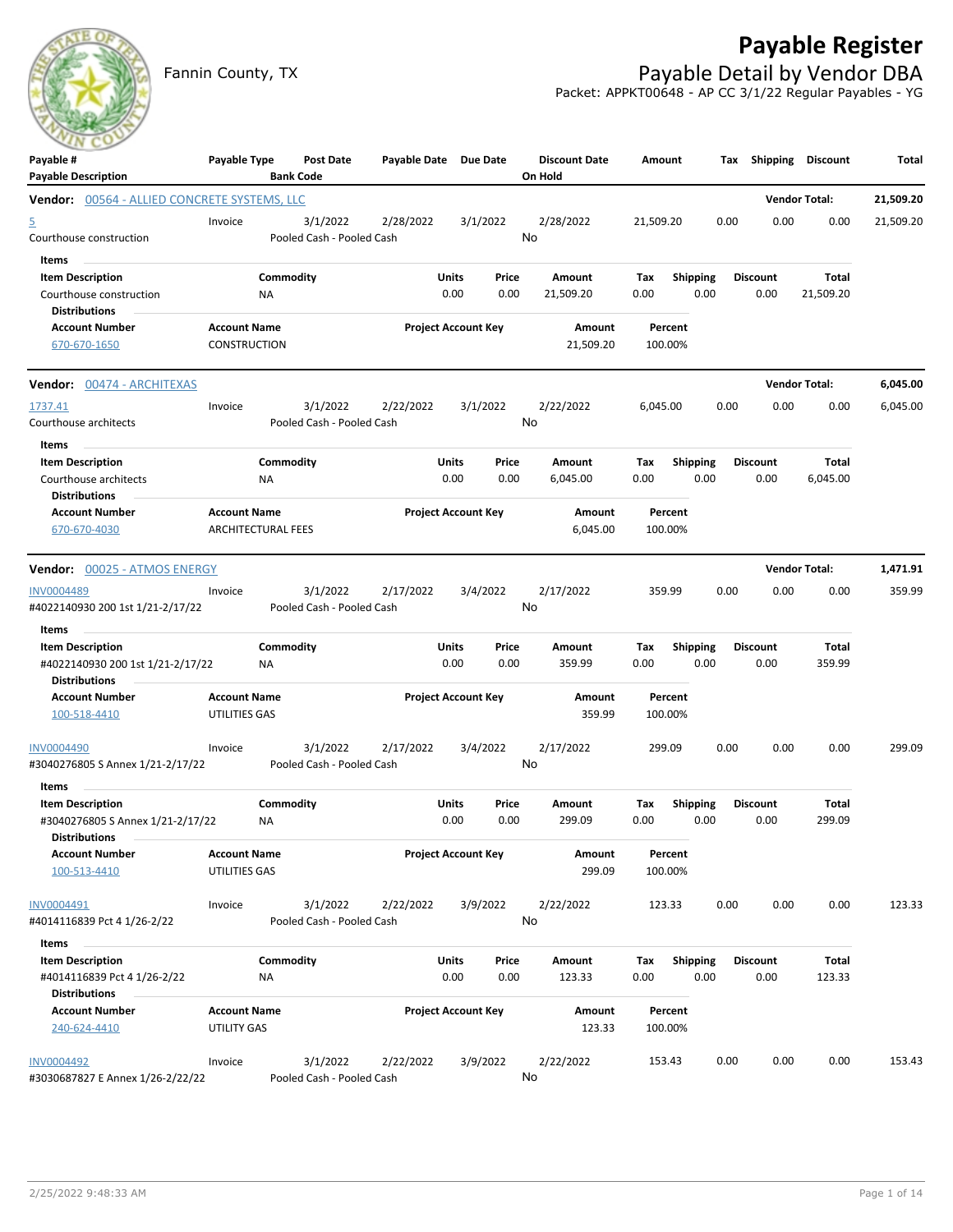| <b>Payable Register</b>                                               |                                                       |                 |                                       |                       |               |                            |    |                                 |             |                         |      |                         | Packet: APPKT00648 - AP CC 3/1/22 Regular Payables - YG |           |
|-----------------------------------------------------------------------|-------------------------------------------------------|-----------------|---------------------------------------|-----------------------|---------------|----------------------------|----|---------------------------------|-------------|-------------------------|------|-------------------------|---------------------------------------------------------|-----------|
| Payable #<br><b>Payable Description</b>                               | Payable Type                                          |                 | <b>Post Date</b><br><b>Bank Code</b>  | Payable Date Due Date |               |                            |    | <b>Discount Date</b><br>On Hold | Amount      |                         |      | Tax Shipping Discount   |                                                         | Total     |
| Items                                                                 |                                                       |                 |                                       |                       |               |                            |    |                                 |             |                         |      |                         |                                                         |           |
| <b>Item Description</b>                                               |                                                       | Commodity       |                                       |                       | Units         | Price                      |    | Amount                          | Tax         | <b>Shipping</b>         |      | <b>Discount</b>         | Total                                                   |           |
| #3030687827 E Annex 1/26-2/22/22<br><b>Distributions</b>              |                                                       | ΝA              |                                       |                       | 0.00          | 0.00                       |    | 153.43                          | 0.00        | 0.00                    |      | 0.00                    | 153.43                                                  |           |
| <b>Account Number</b>                                                 | <b>Account Name</b>                                   |                 |                                       |                       |               | <b>Project Account Key</b> |    | Amount                          |             | Percent                 |      |                         |                                                         |           |
| 100-511-4410                                                          | UTILITIES GAS                                         |                 |                                       |                       |               |                            |    | 153.43                          |             | 100.00%                 |      |                         |                                                         |           |
| <b>INV0004493</b>                                                     | Invoice                                               |                 | 3/1/2022                              | 2/22/2022             |               | 3/9/2022                   |    | 2/22/2022                       |             | 312.55                  | 0.00 | 0.00                    | 0.00                                                    | 312.55    |
| #3030687434 TDHS 1/26-2/22/22                                         |                                                       |                 | Pooled Cash - Pooled Cash             |                       |               |                            | No |                                 |             |                         |      |                         |                                                         |           |
| Items                                                                 |                                                       |                 |                                       |                       |               |                            |    |                                 |             |                         |      |                         |                                                         |           |
| <b>Item Description</b>                                               |                                                       | Commodity       |                                       |                       | Units         | Price                      |    | Amount                          | Tax         | <b>Shipping</b>         |      | <b>Discount</b>         | Total                                                   |           |
| #3030687434 TDHS 1/26-2/22/22                                         |                                                       | ΝA              |                                       |                       | 0.00          | 0.00                       |    | 312.55                          | 0.00        | 0.00                    |      | 0.00                    | 312.55                                                  |           |
| Distributions                                                         |                                                       |                 |                                       |                       |               |                            |    |                                 |             |                         |      |                         |                                                         |           |
| <b>Account Number</b><br>100-640-4410                                 | <b>Account Name</b><br>UTILITIES GAS                  |                 |                                       |                       |               | <b>Project Account Key</b> |    | Amount<br>312.55                |             | Percent<br>100.00%      |      |                         |                                                         |           |
| <b>INV0004509</b>                                                     | Invoice                                               |                 | 3/1/2022                              | 2/23/2022             |               | 3/10/2022                  | No | 2/23/2022                       |             | 223.52                  | 0.00 | 0.00                    | 0.00                                                    | 223.52    |
| #3032178178 Windom 1/27-2/23/22                                       |                                                       |                 | Pooled Cash - Pooled Cash             |                       |               |                            |    |                                 |             |                         |      |                         |                                                         |           |
| Items                                                                 |                                                       |                 |                                       |                       |               |                            |    |                                 |             |                         |      |                         |                                                         |           |
| <b>Item Description</b><br>#3032178178 Windom 1/27-2/23/22            |                                                       | Commodity<br>ΝA |                                       |                       | Units<br>0.00 | Price<br>0.00              |    | Amount<br>223.52                | Tax<br>0.00 | <b>Shipping</b><br>0.00 |      | <b>Discount</b><br>0.00 | Total<br>223.52                                         |           |
| <b>Distributions</b>                                                  |                                                       |                 |                                       |                       |               |                            |    |                                 |             |                         |      |                         |                                                         |           |
| <b>Account Number</b><br>100-515-4410                                 | <b>Account Name</b><br>UTILITIES GAS                  |                 |                                       |                       |               | <b>Project Account Key</b> |    | Amount<br>223.52                |             | Percent<br>100.00%      |      |                         |                                                         |           |
| <b>Vendor:</b> VEN02210 - Benchmark Signs                             |                                                       |                 |                                       |                       |               |                            |    |                                 |             |                         |      |                         | <b>Vendor Total:</b>                                    | 20,038.27 |
| $\overline{4}$                                                        | Invoice                                               |                 | 3/1/2022                              | 2/28/2022             |               | 3/1/2022                   |    | 2/28/2022                       | 20,038.27   |                         | 0.00 | 0.00                    | 0.00                                                    | 20,038.27 |
| Courthouse construction<br>Items                                      |                                                       |                 | Pooled Cash - Pooled Cash             |                       |               |                            | No |                                 |             |                         |      |                         |                                                         |           |
| <b>Item Description</b>                                               |                                                       | Commodity       |                                       |                       | Units         | Price                      |    | Amount                          | Tax         | <b>Shipping</b>         |      | <b>Discount</b>         | Total                                                   |           |
| Courthouse construction<br><b>Distributions</b>                       |                                                       | ΝA              |                                       |                       | 0.00          | 0.00                       |    | 20,038.27                       | 0.00        | 0.00                    |      | 0.00                    | 20,038.27                                               |           |
| <b>Account Number</b><br>670-670-1650                                 | <b>Account Name</b><br><b>CONSTRUCTION</b>            |                 |                                       |                       |               | <b>Project Account Key</b> |    | Amount<br>20,038.27             |             | Percent<br>100.00%      |      |                         |                                                         |           |
|                                                                       |                                                       |                 |                                       |                       |               |                            |    |                                 |             |                         |      |                         |                                                         |           |
| <b>Vendor:</b> VEN03077 - Blind Depot                                 |                                                       |                 |                                       |                       |               |                            |    |                                 |             |                         |      |                         | <b>Vendor Total:</b>                                    | 16,080.40 |
| $\overline{1}$                                                        | Invoice                                               |                 | 3/1/2022                              | 2/28/2022             |               | 3/1/2022                   |    | 2/28/2022                       | 16,080.40   |                         | 0.00 | 0.00                    | 0.00                                                    | 16,080.40 |
| Courthouse construction<br>Items                                      |                                                       |                 | Pooled Cash - Pooled Cash             |                       |               |                            | No |                                 |             |                         |      |                         |                                                         |           |
| <b>Item Description</b>                                               |                                                       | Commodity       |                                       |                       | Units         | Price                      |    | Amount                          | Tax         | Shipping                |      | <b>Discount</b>         | Total                                                   |           |
| Courthouse construction<br><b>Distributions</b>                       |                                                       | ΝA              |                                       |                       | 0.00          | 0.00                       |    | 16,080.40                       | 0.00        | 0.00                    |      | 0.00                    | 16,080.40                                               |           |
| <b>Account Number</b><br>670-670-1650                                 | <b>Account Name</b><br><b>CONSTRUCTION</b>            |                 |                                       |                       |               | <b>Project Account Key</b> |    | Amount<br>16,080.40             |             | Percent<br>100.00%      |      |                         |                                                         |           |
|                                                                       |                                                       |                 |                                       |                       |               |                            |    |                                 |             |                         |      |                         |                                                         |           |
| Vendor: 00800 - Bonham Quick Lube                                     |                                                       |                 |                                       |                       |               |                            |    |                                 |             |                         |      |                         | <b>Vendor Total:</b>                                    | 55.00     |
| 121547<br>Pct 3 2014 MC #2439 inspection/mount tires                  | Invoice                                               |                 | 3/1/2022<br>Pooled Cash - Pooled Cash | 2/17/2022             |               | 3/1/2022                   | No | 2/17/2022                       |             | 55.00                   | 0.00 | 0.00                    | 0.00                                                    | 55.00     |
| Items                                                                 |                                                       |                 |                                       |                       |               |                            |    |                                 |             |                         |      |                         |                                                         |           |
| <b>Item Description</b><br>Pct 3 2014 MC #2439 inspection/mount ti NA |                                                       | Commodity       |                                       |                       | Units<br>0.00 | Price<br>0.00              |    | Amount<br>55.00                 | Тах<br>0.00 | <b>Shipping</b><br>0.00 |      | <b>Discount</b><br>0.00 | Total<br>55.00                                          |           |
| <b>Distributions</b>                                                  |                                                       |                 |                                       |                       |               |                            |    |                                 |             |                         |      |                         |                                                         |           |
| <b>Account Number</b><br>230-623-4580                                 | <b>Account Name</b><br><b>R&amp;M MACHINERY PARTS</b> |                 |                                       |                       |               | <b>Project Account Key</b> |    | Amount<br>55.00                 |             | Percent<br>100.00%      |      |                         |                                                         |           |
| <b>Vendor: 00725 - BRANNAN, QUIENCY SMITH</b>                         |                                                       |                 |                                       |                       |               |                            |    |                                 |             |                         |      |                         | <b>Vendor Total:</b>                                    | 980.50    |
| <u>110</u>                                                            | Invoice                                               |                 | 3/1/2022                              | 2/17/2022             |               | 3/1/2022                   |    | 2/17/2022                       |             | 280.50                  | 0.00 | 0.00                    | 0.00                                                    | 280.50    |
| CR-20-27633 Siler Dst Ct 1/4-2/16/22                                  |                                                       |                 | Pooled Cash - Pooled Cash             |                       |               |                            | No |                                 |             |                         |      |                         |                                                         |           |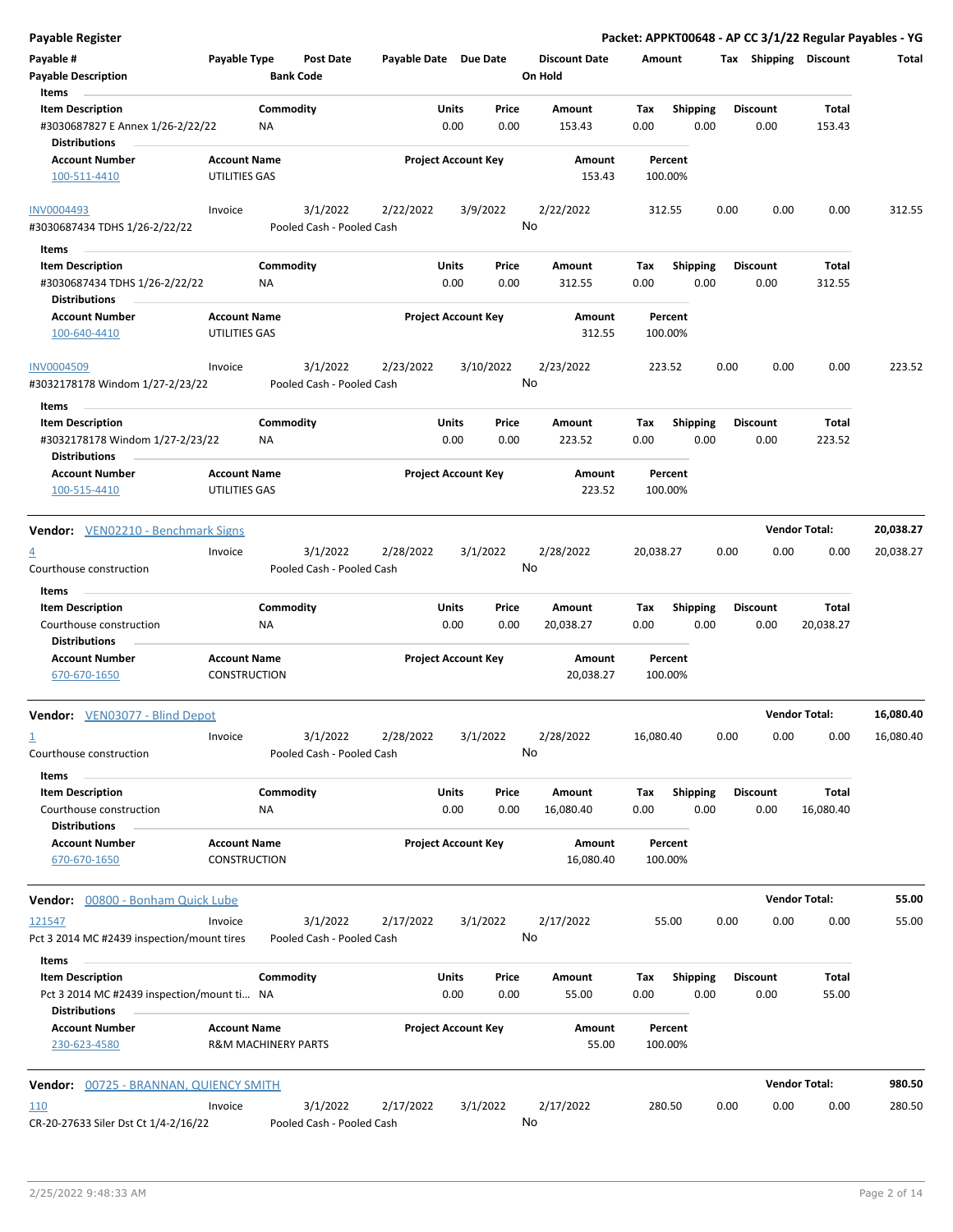| <b>Payable Register</b>                                                                          |                                                      |                 |                                       |                       |                            |               |                                 |             |                         |      |                         |                      | Packet: APPKT00648 - AP CC 3/1/22 Regular Payables - YG |
|--------------------------------------------------------------------------------------------------|------------------------------------------------------|-----------------|---------------------------------------|-----------------------|----------------------------|---------------|---------------------------------|-------------|-------------------------|------|-------------------------|----------------------|---------------------------------------------------------|
| Payable #<br><b>Payable Description</b>                                                          | Payable Type                                         |                 | <b>Post Date</b><br><b>Bank Code</b>  | Payable Date Due Date |                            |               | <b>Discount Date</b><br>On Hold | Amount      |                         |      | Tax Shipping Discount   |                      | Total                                                   |
| Items<br><b>Item Description</b><br>CR-20-27633 Siler Dst Ct 1/4-2/16/22<br><b>Distributions</b> |                                                      | Commodity<br>ΝA |                                       |                       | Units<br>0.00              | Price<br>0.00 | <b>Amount</b><br>280.50         | Tax<br>0.00 | <b>Shipping</b><br>0.00 |      | <b>Discount</b><br>0.00 | Total<br>280.50      |                                                         |
| <b>Account Number</b><br>100-435-4370                                                            | <b>Account Name</b><br><b>ATTORNEY FEES</b>          |                 |                                       |                       | <b>Project Account Key</b> |               | Amount<br>280.50                |             | Percent<br>100.00%      |      |                         |                      |                                                         |
| <b>INV0004480</b><br>50975 Aragon Co Ct@law                                                      | Invoice                                              |                 | 3/1/2022<br>Pooled Cash - Pooled Cash | 2/11/2022             |                            | 3/1/2022      | 2/11/2022<br>No                 |             | 300.00                  | 0.00 | 0.00                    | 0.00                 | 300.00                                                  |
| Items<br><b>Item Description</b><br>50975 Aragon Co Ct@law<br><b>Distributions</b>               |                                                      | Commodity<br>ΝA |                                       |                       | Units<br>0.00              | Price<br>0.00 | Amount<br>300.00                | Tax<br>0.00 | <b>Shipping</b><br>0.00 |      | <b>Discount</b><br>0.00 | Total<br>300.00      |                                                         |
| <b>Account Number</b><br>100-410-4240                                                            | <b>Account Name</b><br><b>INDIGENT ATTORNEY FEES</b> |                 |                                       |                       | <b>Project Account Key</b> |               | Amount<br>300.00                |             | Percent<br>100.00%      |      |                         |                      |                                                         |
| INV0004481<br>51024 Baxcajay Co Ct@Law                                                           | Invoice                                              |                 | 3/1/2022<br>Pooled Cash - Pooled Cash | 2/11/2022             |                            | 3/1/2022      | 2/11/2022<br>No                 |             | 400.00                  | 0.00 | 0.00                    | 0.00                 | 400.00                                                  |
| Items<br><b>Item Description</b><br>51024 Baxcajay Co Ct@Law<br><b>Distributions</b>             |                                                      | Commodity<br>NA |                                       |                       | Units<br>0.00              | Price<br>0.00 | Amount<br>400.00                | Tax<br>0.00 | <b>Shipping</b><br>0.00 |      | <b>Discount</b><br>0.00 | Total<br>400.00      |                                                         |
| <b>Account Number</b><br>100-410-4240                                                            | <b>Account Name</b><br><b>INDIGENT ATTORNEY FEES</b> |                 |                                       |                       | <b>Project Account Key</b> |               | Amount<br>400.00                |             | Percent<br>100.00%      |      |                         |                      |                                                         |
| <b>Vendor: 00493 - CEC FACILITIES GROUP, LLC</b>                                                 |                                                      |                 |                                       |                       |                            |               |                                 |             |                         |      |                         | <b>Vendor Total:</b> | 24,579.35                                               |
| E1936-27<br>Courthouse construction                                                              | Invoice                                              |                 | 3/1/2022<br>Pooled Cash - Pooled Cash | 2/17/2022             |                            | 3/1/2022      | 2/17/2022<br>No                 | 24,579.35   |                         | 0.00 | 0.00                    | 0.00                 | 24,579.35                                               |
| Items<br><b>Item Description</b><br>Courthouse construction<br><b>Distributions</b>              |                                                      | Commodity<br>ΝA |                                       |                       | Units<br>0.00              | Price<br>0.00 | Amount<br>24,579.35             | Tax<br>0.00 | <b>Shipping</b><br>0.00 |      | <b>Discount</b><br>0.00 | Total<br>24,579.35   |                                                         |
| <b>Account Number</b><br>670-670-1650                                                            | <b>Account Name</b><br>CONSTRUCTION                  |                 |                                       |                       | <b>Project Account Key</b> |               | Amount<br>24,579.35             |             | Percent<br>100.00%      |      |                         |                      |                                                         |
| Vendor: VEN03076 - Chatham Worth                                                                 |                                                      |                 |                                       |                       |                            |               |                                 |             |                         |      |                         | <b>Vendor Total:</b> | 11,502.00                                               |
| $\overline{\mathbf{1}}$<br>Courthouse Construction                                               | Invoice                                              |                 | 3/1/2022<br>Pooled Cash - Pooled Cash | 2/18/2022             |                            | 3/1/2022      | 2/18/2022<br>No                 | 11,502.00   |                         | 0.00 | 0.00                    | 0.00                 | 11,502.00                                               |
| Items<br><b>Item Description</b><br>Courthouse Construction<br><b>Distributions</b>              |                                                      | Commodity<br>ΝA |                                       |                       | Units<br>0.00              | Price<br>0.00 | Amount<br>11,502.00             | Tax<br>0.00 | Shipping<br>0.00        |      | <b>Discount</b><br>0.00 | Total<br>11,502.00   |                                                         |
| <b>Account Number</b><br>670-670-1650                                                            | <b>Account Name</b><br>CONSTRUCTION                  |                 |                                       |                       | <b>Project Account Key</b> |               | Amount<br>11,502.00             |             | Percent<br>100.00%      |      |                         |                      |                                                         |
| <b>Vendor:</b> 00610 - CIRCLE STAR QUICK LUBE & TIRE                                             |                                                      |                 |                                       |                       |                            |               |                                 |             |                         |      |                         | <b>Vendor Total:</b> | 40.00                                                   |
| 11-0199668<br>Pct 2 2002 Intl #5165 tire mount                                                   | Invoice                                              |                 | 3/1/2022<br>Pooled Cash - Pooled Cash | 2/15/2022             |                            | 3/1/2022      | 2/15/2022<br>No                 |             | 40.00                   | 0.00 | 0.00                    | 0.00                 | 40.00                                                   |
| Items<br><b>Item Description</b><br>Pct 2 2002 Intl #5165 tire mount<br><b>Distributions</b>     |                                                      | Commodity<br>ΝA |                                       |                       | Units<br>0.00              | Price<br>0.00 | Amount<br>40.00                 | Tax<br>0.00 | <b>Shipping</b><br>0.00 |      | <b>Discount</b><br>0.00 | Total<br>40.00       |                                                         |
| <b>Account Number</b><br>220-622-4590                                                            | <b>Account Name</b>                                  |                 | R&M MACH. TIRES & TUBES               |                       | <b>Project Account Key</b> |               | Amount<br>40.00                 |             | Percent<br>100.00%      |      |                         |                      |                                                         |
| <b>Vendor:</b> VEN03083 - Citizens 1st Bank-Nacogdoches                                          |                                                      |                 |                                       |                       |                            |               |                                 |             |                         |      |                         | <b>Vendor Total:</b> | 96,088.00                                               |
| <b>INV0004510</b><br>Election voting equipment payment                                           | Invoice                                              |                 | 3/1/2022<br>Pooled Cash - Pooled Cash | 2/18/2022             |                            | 3/15/2022     | 2/18/2022<br>No                 | 96,088.00   |                         | 0.00 | 0.00                    | 0.00                 | 96,088.00                                               |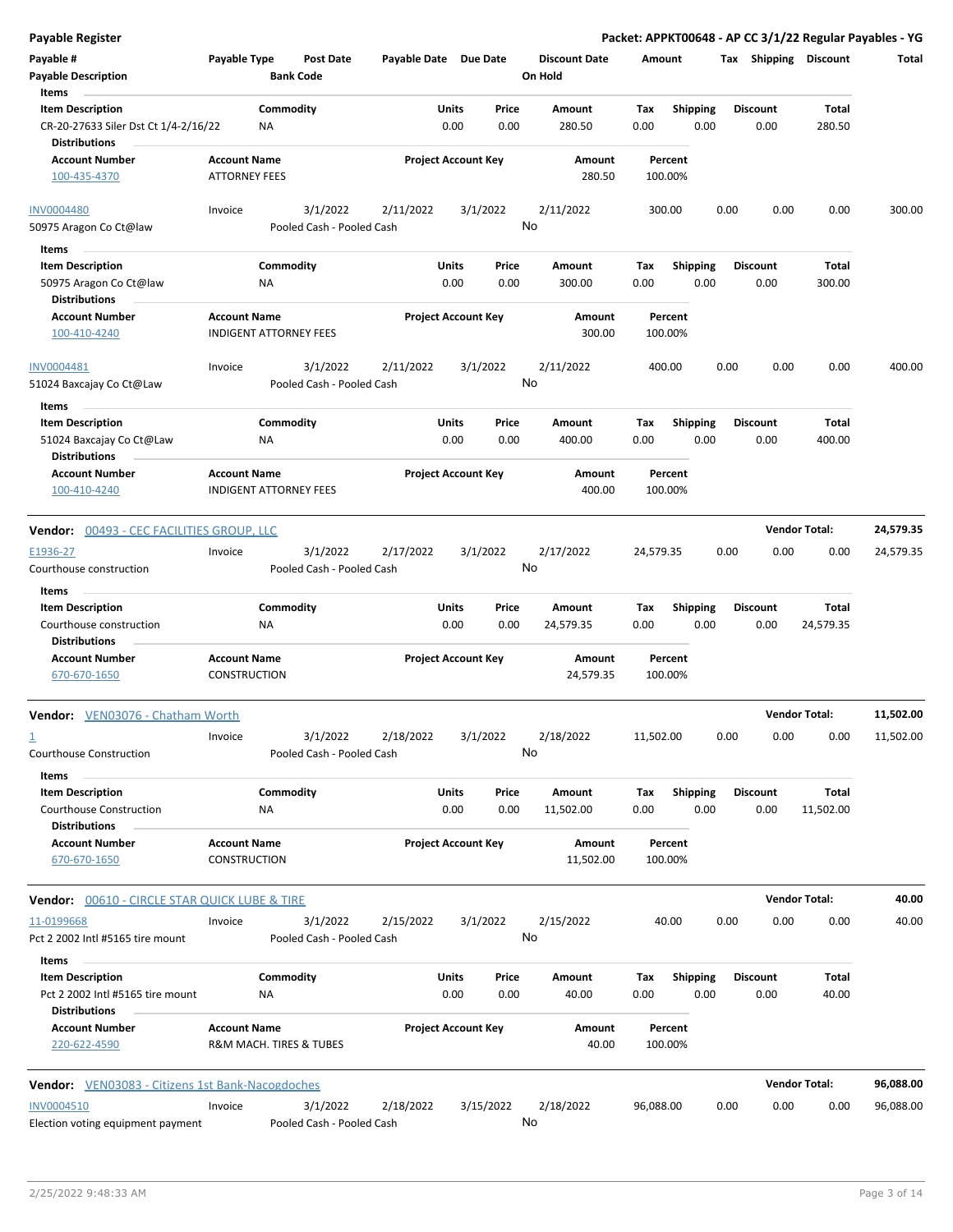| <b>Payable Register</b>                                   |                                              |           |                                      |                       |                            |          |                                 |            |                    |      |                 |                       | Packet: APPKT00648 - AP CC 3/1/22 Regular Payables - YG |
|-----------------------------------------------------------|----------------------------------------------|-----------|--------------------------------------|-----------------------|----------------------------|----------|---------------------------------|------------|--------------------|------|-----------------|-----------------------|---------------------------------------------------------|
| Payable #<br><b>Payable Description</b>                   | Payable Type                                 |           | <b>Post Date</b><br><b>Bank Code</b> | Payable Date Due Date |                            |          | <b>Discount Date</b><br>On Hold | Amount     |                    |      |                 | Tax Shipping Discount | Total                                                   |
| Items                                                     |                                              |           |                                      |                       |                            |          |                                 |            |                    |      |                 |                       |                                                         |
| <b>Item Description</b>                                   |                                              | Commodity |                                      |                       | Units                      | Price    | Amount                          | Tax        | <b>Shipping</b>    |      | <b>Discount</b> | Total                 |                                                         |
| Election voting equipment payment<br><b>Distributions</b> |                                              | <b>NA</b> |                                      |                       | 0.00                       | 0.00     | 96,088.00                       | 0.00       | 0.00               |      | 0.00            | 96,088.00             |                                                         |
| <b>Account Number</b>                                     | <b>Account Name</b>                          |           |                                      |                       | <b>Project Account Key</b> |          | Amount                          |            | Percent            |      |                 |                       |                                                         |
| 123-403-5725                                              | CAPITAL LEASE PAYMENTS                       |           |                                      |                       |                            |          | 96,088.00                       |            | 100.00%            |      |                 |                       |                                                         |
| Vendor: 00068 - CLEMONS, BOB                              |                                              |           |                                      |                       |                            |          |                                 |            |                    |      |                 | <b>Vendor Total:</b>  | 78.10                                                   |
| <b>INV0004495</b>                                         | Invoice                                      |           | 3/1/2022                             | 2/24/2022             |                            | 3/1/2022 | 2/24/2022                       |            | 78.10              | 0.00 | 0.00            | 0.00                  | 78.10                                                   |
| IdentoGo reimb. Clemons/Smith                             |                                              |           | Pooled Cash - Pooled Cash            |                       |                            |          | No                              |            |                    |      |                 |                       |                                                         |
| Items                                                     |                                              |           |                                      |                       |                            |          |                                 |            |                    |      |                 |                       |                                                         |
| <b>Item Description</b>                                   |                                              | Commodity |                                      |                       | Units                      | Price    | Amount                          | Тах        | <b>Shipping</b>    |      | <b>Discount</b> | Total                 |                                                         |
| IdentoGo reimb. Clemons/Smith<br><b>Distributions</b>     |                                              | NA        |                                      |                       | 0.00                       | 0.00     | 78.10                           | 0.00       | 0.00               |      | 0.00            | 78.10                 |                                                         |
| <b>Account Number</b>                                     | <b>Account Name</b>                          |           |                                      |                       | <b>Project Account Key</b> |          | Amount                          |            | Percent            |      |                 |                       |                                                         |
| 100-456-4250                                              | PROFESSIONAL SERVICES                        |           |                                      |                       |                            |          | 78.10                           |            | 100.00%            |      |                 |                       |                                                         |
| Vendor: 00294 - CUNNINGHAM STEEL, INC                     |                                              |           |                                      |                       |                            |          |                                 |            |                    |      |                 | <b>Vendor Total:</b>  | 727.00                                                  |
| 09937                                                     | Invoice                                      |           | 3/1/2022                             | 2/15/2022             |                            | 3/1/2022 | 2/15/2022                       |            | 727.00             | 0.00 | 0.00            | 0.00                  | 727.00                                                  |
| Pct 3 breakroom supplies                                  |                                              |           | Pooled Cash - Pooled Cash            |                       |                            |          | No                              |            |                    |      |                 |                       |                                                         |
| Items                                                     |                                              |           |                                      |                       |                            |          |                                 |            |                    |      |                 |                       |                                                         |
| <b>Item Description</b>                                   |                                              | Commodity |                                      |                       | Units                      | Price    | Amount                          | Тах        | <b>Shipping</b>    |      | <b>Discount</b> | Total                 |                                                         |
| Pct 3 breakroom supplies<br><b>Distributions</b>          |                                              | ΝA        |                                      |                       | 0.00                       | 0.00     | 727.00                          | 0.00       | 0.00               |      | 0.00            | 727.00                |                                                         |
| <b>Account Number</b>                                     | <b>Account Name</b>                          |           |                                      |                       | <b>Project Account Key</b> |          | Amount                          |            | Percent            |      |                 |                       |                                                         |
| 230-623-3400                                              | <b>SHOP SUPPLIES</b>                         |           |                                      |                       |                            |          | 727.00                          |            | 100.00%            |      |                 |                       |                                                         |
| <b>Vendor:</b> VEN02796 - Dallas Forensic Therapy         |                                              |           |                                      |                       |                            |          |                                 |            |                    |      |                 | <b>Vendor Total:</b>  | 750.00                                                  |
| <b>INV0004484</b>                                         | Invoice                                      |           | 3/1/2022                             | 2/17/2022             |                            | 3/1/2022 | 2/17/2022                       |            | 750.00             | 0.00 | 0.00            | 0.00                  | 750.00                                                  |
| 21-28048 Poliakoff eval                                   |                                              |           | Pooled Cash - Pooled Cash            |                       |                            |          | No                              |            |                    |      |                 |                       |                                                         |
| Items                                                     |                                              |           |                                      |                       |                            |          |                                 |            |                    |      |                 |                       |                                                         |
| <b>Item Description</b>                                   |                                              | Commodity |                                      |                       | Units                      | Price    | <b>Amount</b>                   | Тах        | Shipping           |      | <b>Discount</b> | Total                 |                                                         |
| 21-28048 Poliakoff eval                                   |                                              | ΝA        |                                      |                       | 0.00                       | 0.00     | 750.00                          | 0.00       | 0.00               |      | 0.00            | 750.00                |                                                         |
| <b>Distributions</b>                                      |                                              |           |                                      |                       |                            |          |                                 |            |                    |      |                 |                       |                                                         |
| <b>Account Number</b><br>100-435-4391                     | <b>Account Name</b><br>PROFESSIONAL SERVICES |           |                                      |                       | <b>Project Account Key</b> |          | Amount<br>750.00                |            | Percent<br>100.00% |      |                 |                       |                                                         |
| <b>Vendor:</b> VEN02831 - Double J Equipment Repair LLC   |                                              |           |                                      |                       |                            |          |                                 |            |                    |      |                 | <b>Vendor Total:</b>  | 849.11                                                  |
| 4527                                                      | Invoice                                      |           | 3/1/2022                             | 2/18/2022             |                            | 3/1/2022 | 2/18/2022                       |            | 849.11             | 0.00 | 0.00            | 0.00                  | 849.11                                                  |
| Pct 1 John Deere 7210 #119 repair                         |                                              |           | Pooled Cash - Pooled Cash            |                       |                            |          | No                              |            |                    |      |                 |                       |                                                         |
| Items                                                     |                                              |           |                                      |                       |                            |          |                                 |            |                    |      |                 |                       |                                                         |
| <b>Item Description</b>                                   |                                              | Commodity |                                      |                       | Units                      | Price    | Amount                          | Tax        | <b>Shipping</b>    |      | <b>Discount</b> | Total                 |                                                         |
| Pct 1 John Deere 7210 #119 repair                         |                                              | ΝA        |                                      |                       | 0.00                       | 0.00     | 849.11                          | 0.00       | 0.00               |      | 0.00            | 849.11                |                                                         |
| <b>Distributions</b>                                      |                                              |           |                                      |                       |                            |          |                                 |            |                    |      |                 |                       |                                                         |
| <b>Account Number</b>                                     | <b>Account Name</b>                          |           |                                      |                       | <b>Project Account Key</b> |          | Amount                          |            | Percent            |      |                 |                       |                                                         |
| 210-621-4580                                              | R&M MACHINERY PARTS                          |           |                                      |                       |                            |          | 849.11                          |            | 100.00%            |      |                 |                       |                                                         |
| <b>Vendor: 00069 - FANNIN CENTRAL APPRAISAL DIST</b>      |                                              |           |                                      |                       |                            |          |                                 |            |                    |      |                 | <b>Vendor Total:</b>  | 142,150.75                                              |
| 123497                                                    | Invoice                                      |           | 3/1/2022                             | 1/31/2022             |                            | 3/1/2022 | 1/31/2022                       | 142,150.75 |                    | 0.00 | 0.00            | 0.00                  | 142,150.75                                              |
| 2nd Quarter Appraisal Services                            |                                              |           | Pooled Cash - Pooled Cash            |                       |                            |          | No                              |            |                    |      |                 |                       |                                                         |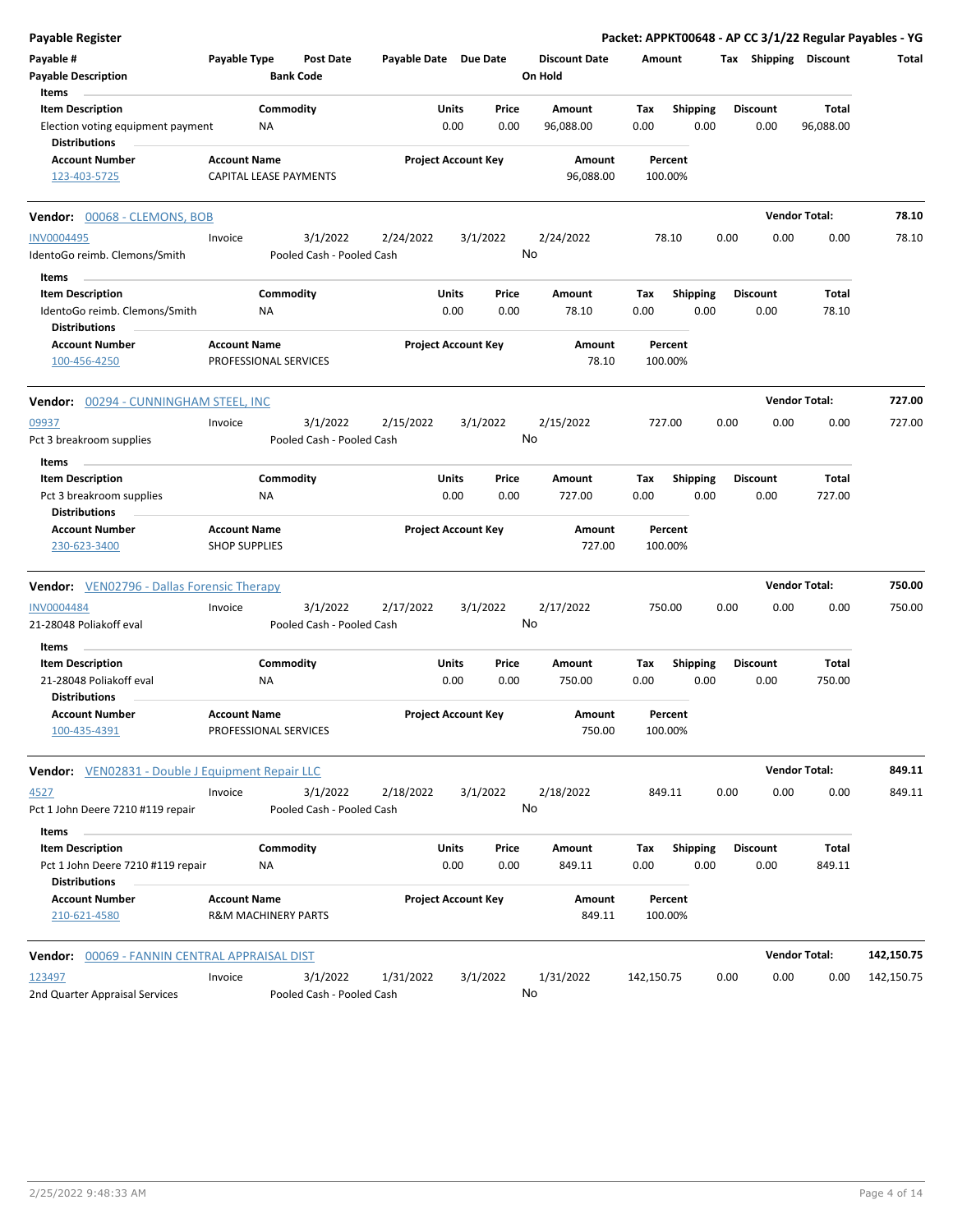**Payable Register Packet: APPKT00648 - AP CC 3/1/22 Regular Payables - YG**

| Payable #<br><b>Payable Description</b><br>Items                    | Payable Type                                | <b>Bank Code</b> | <b>Post Date</b>          | Payable Date Due Date |                            |           | <b>Discount Date</b><br>On Hold | Amount    |                 | Tax  | <b>Shipping</b> | <b>Discount</b>      | Total     |
|---------------------------------------------------------------------|---------------------------------------------|------------------|---------------------------|-----------------------|----------------------------|-----------|---------------------------------|-----------|-----------------|------|-----------------|----------------------|-----------|
| <b>Item Description</b>                                             |                                             | Commodity        |                           |                       | Units                      | Price     | Amount                          | Tax       | <b>Shipping</b> |      | <b>Discount</b> | Total                |           |
| 2nd Qtr Appraisal Services                                          |                                             | Service          |                           |                       | 0.00                       | 0.00      | 142,150.75                      | 0.00      | 0.00            |      | 0.00            | 142,150.75           |           |
| <b>Distributions</b>                                                |                                             |                  |                           |                       |                            |           |                                 |           |                 |      |                 |                      |           |
| <b>Account Number</b>                                               | <b>Account Name</b>                         |                  |                           |                       | <b>Project Account Key</b> |           | Amount                          |           | Percent         |      |                 |                      |           |
| 100-409-4060                                                        | TAX APPRAISAL DISTRICT                      |                  |                           |                       |                            |           | 110,877.59                      |           | 78.00%          |      |                 |                      |           |
| 210-621-4060                                                        | TAX APPRAISAL DISTRICT                      |                  |                           |                       |                            |           | 6,373.47                        |           | 4.48%           |      |                 |                      |           |
| 220-622-4060                                                        | TAX APPRAISAL DISTRICT                      |                  |                           |                       |                            |           | 7,424.25                        |           | 5.22%           |      |                 |                      |           |
| 230-623-4060                                                        | TAX APPRAISAL DISTRICT                      |                  |                           |                       |                            |           | 11,136.37                       |           | 7.83%           |      |                 |                      |           |
| 240-624-4060                                                        | TAX APPRAISAL DISTRICT                      |                  |                           |                       |                            |           | 6,339.07                        |           | 4.46%           |      |                 |                      |           |
| <b>Vendor: 00236 - FUNCTION 4, LLC</b>                              |                                             |                  |                           |                       |                            |           |                                 |           |                 |      |                 | <b>Vendor Total:</b> | 40.00     |
| <b>INV922722</b>                                                    | Invoice                                     |                  | 3/1/2022                  | 2/22/2022             |                            | 3/24/2022 | 2/22/2022                       |           | 40.00           | 0.00 | 0.00            | 0.00                 | 40.00     |
| Turner copies 1/27-2/26/22                                          |                                             |                  | Pooled Cash - Pooled Cash |                       |                            |           | No                              |           |                 |      |                 |                      |           |
|                                                                     |                                             |                  |                           |                       |                            |           |                                 |           |                 |      |                 |                      |           |
| Items                                                               |                                             |                  |                           |                       |                            |           |                                 |           |                 |      |                 |                      |           |
| <b>Item Description</b>                                             |                                             | Commodity        |                           |                       | Units                      | Price     | Amount                          | Tax       | <b>Shipping</b> |      | <b>Discount</b> | Total                |           |
| Turner copies 1/27-2/26/22<br><b>Distributions</b>                  |                                             | ΝA               |                           |                       | 0.00                       | 0.00      | 40.00                           | 0.00      | 0.00            |      | 0.00            | 40.00                |           |
| <b>Account Number</b><br>100-510-3150                               | <b>Account Name</b><br><b>COPIER RENTAL</b> |                  |                           |                       | <b>Project Account Key</b> |           | <b>Amount</b><br>40.00          | 100.00%   | Percent         |      |                 |                      |           |
| Vendor: 00528 - GALLANT SERVICES, LLC                               |                                             |                  |                           |                       |                            |           |                                 |           |                 |      |                 | <b>Vendor Total:</b> | 47,662.45 |
|                                                                     | Invoice                                     |                  | 3/1/2022                  | 2/28/2022             |                            | 3/1/2022  | 2/28/2022                       | 47,662.45 |                 | 0.00 | 0.00            | 0.00                 | 47,662.45 |
| <u>13</u><br>Courthouse construction                                |                                             |                  | Pooled Cash - Pooled Cash |                       |                            |           | No                              |           |                 |      |                 |                      |           |
| Items                                                               |                                             |                  |                           |                       |                            |           |                                 |           |                 |      |                 |                      |           |
| <b>Item Description</b>                                             |                                             | Commodity        |                           |                       | Units                      | Price     | Amount                          | Tax       | <b>Shipping</b> |      | <b>Discount</b> | Total                |           |
| Courthouse construction                                             |                                             | NA               |                           |                       | 0.00                       | 0.00      | 47,662.45                       | 0.00      | 0.00            |      | 0.00            | 47,662.45            |           |
| <b>Distributions</b>                                                |                                             |                  |                           |                       |                            |           |                                 |           |                 |      |                 |                      |           |
| <b>Account Number</b>                                               | <b>Account Name</b>                         |                  |                           |                       | <b>Project Account Key</b> |           | Amount                          |           | Percent         |      |                 |                      |           |
| 670-670-1650                                                        | CONSTRUCTION                                |                  |                           |                       |                            |           | 47,662.45                       | 100.00%   |                 |      |                 |                      |           |
| <b>Vendor:</b> VEN02980 - Green Hills Landscaping & Construction Co |                                             |                  |                           |                       |                            |           |                                 |           |                 |      |                 | <b>Vendor Total:</b> | 47,915.52 |
| $\overline{3}$                                                      | Invoice                                     |                  | 3/1/2022                  | 2/28/2022             |                            | 3/1/2022  | 2/28/2022                       | 47,915.52 |                 | 0.00 | 0.00            | 0.00                 | 47,915.52 |
| Courthouse construction-landscaping                                 |                                             |                  | Pooled Cash - Pooled Cash |                       |                            |           | No                              |           |                 |      |                 |                      |           |
| Items                                                               |                                             |                  |                           |                       |                            |           |                                 |           |                 |      |                 |                      |           |
| <b>Item Description</b>                                             |                                             | Commodity        |                           |                       | Units                      | Price     | Amount                          | Тах       | <b>Shipping</b> |      | <b>Discount</b> | Total                |           |
| Courthouse construction-landscaping<br><b>Distributions</b>         | NA                                          |                  |                           |                       | 0.00                       | 0.00      | 47,915.52                       | 0.00      | 0.00            |      | 0.00            | 47,915.52            |           |
| <b>Account Number</b><br>670-670-1685                               | <b>Account Name</b><br>LANDSCAPING          |                  |                           |                       | <b>Project Account Key</b> |           | Amount<br>47,915.52             | 100.00%   | Percent         |      |                 |                      |           |
| <b>Vendor:</b> 00507 - H & G SYSTEMS, L.P.                          |                                             |                  |                           |                       |                            |           |                                 |           |                 |      |                 | <b>Vendor Total:</b> | 10,129.85 |
| 1484                                                                | Invoice                                     |                  | 3/1/2022                  | 2/17/2022             |                            | 3/1/2022  | 2/17/2022                       | 10,129.85 |                 | 0.00 | 0.00            | 0.00                 | 10,129.85 |
| Courthouse construction                                             |                                             |                  | Pooled Cash - Pooled Cash |                       |                            |           | No                              |           |                 |      |                 |                      |           |
| Items                                                               |                                             |                  |                           |                       |                            |           |                                 |           |                 |      |                 |                      |           |
| <b>Item Description</b>                                             |                                             | Commodity        |                           |                       | Units                      | Price     | Amount                          | Tax       | <b>Shipping</b> |      | <b>Discount</b> | Total                |           |
| Courthouse construction<br>Distributions                            |                                             | NA               |                           |                       | 0.00                       | 0.00      | 10,129.85                       | 0.00      | 0.00            |      | 0.00            | 10,129.85            |           |
| <b>Account Number</b><br>670-670-1650                               | <b>Account Name</b><br><b>CONSTRUCTION</b>  |                  |                           |                       | <b>Project Account Key</b> |           | Amount<br>10,129.85             | 100.00%   | Percent         |      |                 |                      |           |
| <b>Vendor: 00397 - JESSICA MCDONALD &amp; ASSOC.</b>                |                                             |                  |                           |                       |                            |           |                                 |           |                 |      |                 | <b>Vendor Total:</b> | 820.00    |
| <u>797</u>                                                          | Invoice                                     |                  | 3/1/2022                  | 2/21/2022             |                            | 3/1/2022  | 2/21/2022                       | 820.00    |                 | 0.00 | 0.00            | 0.00                 | 820.00    |
| CR-20-27739 Rowe Dst Ct 10/8/21-2/21/22                             |                                             |                  | Pooled Cash - Pooled Cash |                       |                            |           | No                              |           |                 |      |                 |                      |           |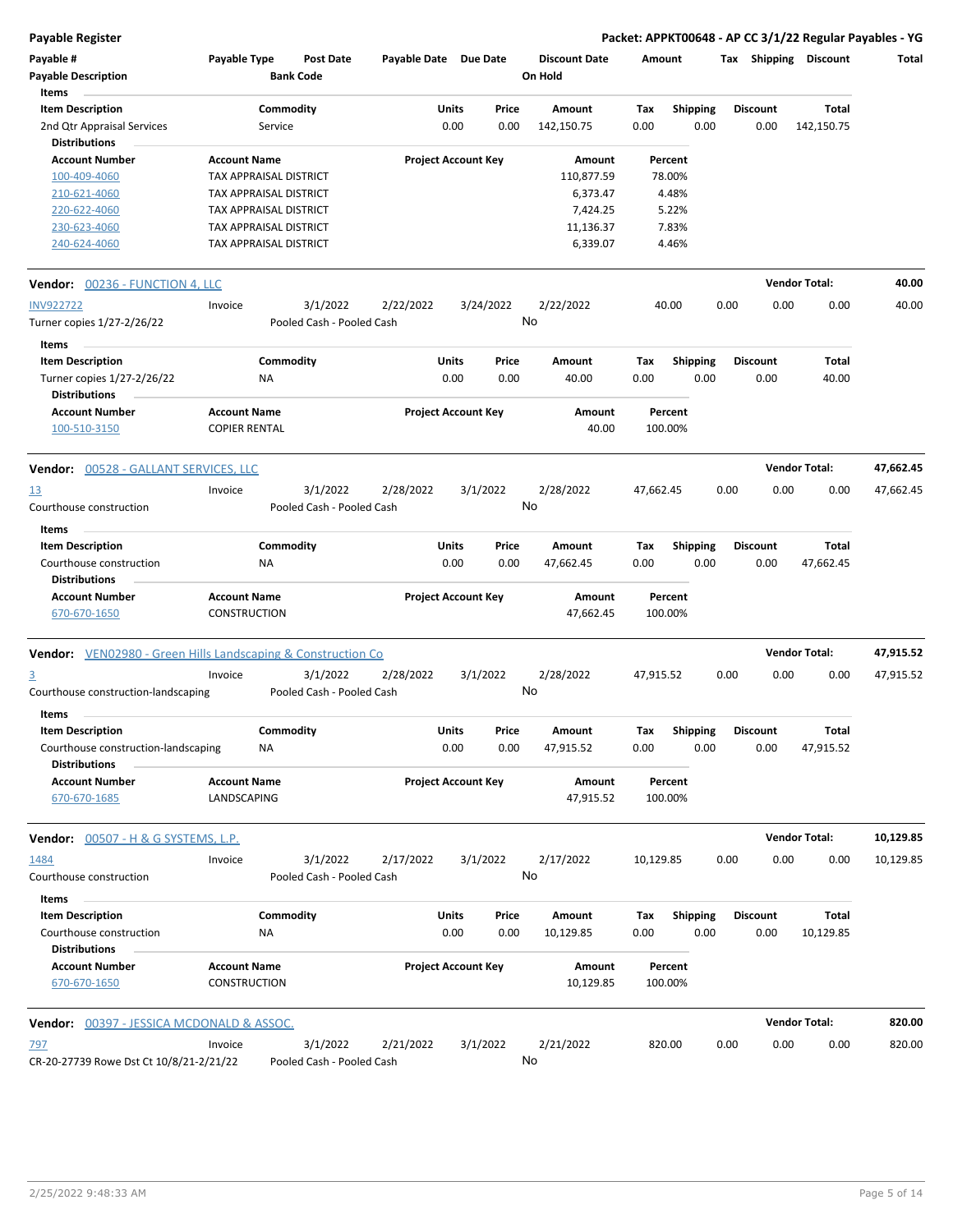| Payable Register                                                       |                      |                               |                       |                            |               |                      |             |                         |      |                         |                       | Packet: APPKT00648 - AP CC 3/1/22 Regular Payables - YG |
|------------------------------------------------------------------------|----------------------|-------------------------------|-----------------------|----------------------------|---------------|----------------------|-------------|-------------------------|------|-------------------------|-----------------------|---------------------------------------------------------|
| Payable #                                                              | Payable Type         | <b>Post Date</b>              | Payable Date Due Date |                            |               | <b>Discount Date</b> | Amount      |                         |      |                         | Tax Shipping Discount | Total                                                   |
| Payable Description                                                    |                      | <b>Bank Code</b>              |                       |                            |               | On Hold              |             |                         |      |                         |                       |                                                         |
| Items                                                                  |                      |                               |                       |                            |               |                      |             |                         |      |                         |                       |                                                         |
| <b>Item Description</b>                                                |                      | Commodity                     |                       | Units                      | Price         | Amount               | Tax         | <b>Shipping</b>         |      | <b>Discount</b>         | Total                 |                                                         |
| CR-20-27739 Rowe Dst Ct 10/8/21-2/21/22 NA<br><b>Distributions</b>     |                      |                               |                       | 0.00                       | 0.00          | 820.00               | 0.00        | 0.00                    |      | 0.00                    | 820.00                |                                                         |
| <b>Account Number</b>                                                  | <b>Account Name</b>  |                               |                       | <b>Project Account Key</b> |               | Amount               |             | Percent                 |      |                         |                       |                                                         |
| 100-435-4370                                                           | <b>ATTORNEY FEES</b> |                               |                       |                            |               | 820.00               |             | 100.00%                 |      |                         |                       |                                                         |
| <b>Vendor:</b> VEN02091 - Joe R. Jones Construction Inc                |                      |                               |                       |                            |               |                      |             |                         |      |                         | <b>Vendor Total:</b>  | 165,346.97                                              |
| 20-083-19                                                              | Invoice              | 3/1/2022                      | 2/18/2022             |                            | 3/1/2022      | 2/18/2022            | 165,346.97  |                         | 0.00 | 0.00                    | 0.00                  | 165,346.97                                              |
| Courthouse construction                                                |                      | Pooled Cash - Pooled Cash     |                       |                            | No            |                      |             |                         |      |                         |                       |                                                         |
| Items                                                                  |                      |                               |                       |                            |               |                      |             |                         |      |                         |                       |                                                         |
| <b>Item Description</b>                                                |                      | Commodity                     |                       | Units                      | Price         | Amount               | Tax         | <b>Shipping</b>         |      | <b>Discount</b>         | Total                 |                                                         |
| Courthouse construction                                                | ΝA                   |                               |                       | 0.00                       | 0.00          | 165,346.97           | 0.00        | 0.00                    |      | 0.00                    | 165,346.97            |                                                         |
| <b>Distributions</b>                                                   |                      |                               |                       |                            |               |                      |             |                         |      |                         |                       |                                                         |
| <b>Account Number</b>                                                  | <b>Account Name</b>  |                               |                       | <b>Project Account Key</b> |               | Amount               |             | Percent                 |      |                         |                       |                                                         |
| 670-670-1650                                                           | <b>CONSTRUCTION</b>  |                               |                       |                            |               | 165,346.97           |             | 100.00%                 |      |                         |                       |                                                         |
| <b>Vendor:</b> 00444 - KONICA MINOLTA PREMIER FINANCE                  |                      |                               |                       |                            |               |                      |             |                         |      |                         | <b>Vendor Total:</b>  | 114.68                                                  |
| 75558040                                                               | Invoice              | 3/1/2022                      | 2/23/2022             |                            | 4/1/2022      | 2/23/2022            |             | 114.68                  | 0.00 | 0.00                    | 0.00                  | 114.68                                                  |
| Copier rental - Turner 108 Sam Rayburn Mar 2 Pooled Cash - Pooled Cash |                      |                               |                       |                            | No            |                      |             |                         |      |                         |                       |                                                         |
| Items<br><b>Item Description</b>                                       |                      | Commodity                     |                       | Units                      | Price         | Amount               | Tax         | <b>Shipping</b>         |      | <b>Discount</b>         | Total                 |                                                         |
| Copier rental - Turner 108 Sam Rayburn M NA                            |                      |                               |                       | 0.00                       | 0.00          | 114.68               | 0.00        | 0.00                    |      | 0.00                    | 114.68                |                                                         |
| <b>Distributions</b><br><b>Account Number</b>                          | <b>Account Name</b>  |                               |                       | <b>Project Account Key</b> |               | Amount               |             | Percent                 |      |                         |                       |                                                         |
| 100-510-3150                                                           | <b>COPIER RENTAL</b> |                               |                       |                            |               | 114.68               |             | 100.00%                 |      |                         |                       |                                                         |
|                                                                        |                      |                               |                       |                            |               |                      |             |                         |      |                         |                       |                                                         |
| Vendor: VEN03046 - Law Office of Lindsey J. Wilson, PLLC               |                      |                               |                       |                            |               |                      |             |                         |      |                         | <b>Vendor Total:</b>  | 862.50                                                  |
| 00136                                                                  | Invoice              | 3/1/2022                      | 2/9/2022              |                            | 3/1/2022      | 2/9/2022             |             | 555.00                  | 0.00 | 0.00                    | 0.00                  | 555.00                                                  |
| FA-21-45315 PP Dst Ct 1/12-2/1/22                                      |                      | Pooled Cash - Pooled Cash     |                       |                            | No            |                      |             |                         |      |                         |                       |                                                         |
| Items                                                                  |                      |                               |                       |                            |               |                      |             |                         |      |                         |                       |                                                         |
| <b>Item Description</b>                                                |                      | Commodity                     |                       | Units                      | Price         | Amount               | Tax         | <b>Shipping</b>         |      | <b>Discount</b>         | Total                 |                                                         |
| FA-21-45315 PP Dst Ct 1/12-2/1/22                                      | ΝA                   |                               |                       | 0.00                       | 0.00          | 555.00               | 0.00        | 0.00                    |      | 0.00                    | 555.00                |                                                         |
| <b>Distributions</b>                                                   |                      |                               |                       |                            |               |                      |             |                         |      |                         |                       |                                                         |
| <b>Account Number</b>                                                  | <b>Account Name</b>  |                               |                       | <b>Project Account Key</b> |               | Amount               |             | Percent                 |      |                         |                       |                                                         |
| 100-435-4360                                                           |                      | ATTORNEY FEES- CPS CASES      |                       |                            |               | 555.00               |             | 100.00%                 |      |                         |                       |                                                         |
| 00137                                                                  | Invoice              | 3/1/2022                      | 2/9/2022              |                            | 3/1/2022      | 2/9/2022             |             | 307.50                  | 0.00 | 0.00                    | 0.00                  | 307.50                                                  |
| FA-21-45188 PP Dst Ct 1/12-2/8/22                                      |                      | Pooled Cash - Pooled Cash     |                       |                            | No            |                      |             |                         |      |                         |                       |                                                         |
| <b>Items</b>                                                           |                      |                               |                       |                            |               |                      |             |                         |      |                         |                       |                                                         |
| <b>Item Description</b>                                                |                      | Commodity                     |                       | Units                      | Price         | Amount               | Tax         | Shipping                |      | <b>Discount</b>         | Total                 |                                                         |
| FA-21-45188 PP Dst Ct 1/12-2/8/22<br><b>Distributions</b>              | NA                   |                               |                       | 0.00                       | 0.00          | 307.50               | 0.00        | 0.00                    |      | 0.00                    | 307.50                |                                                         |
| <b>Account Number</b><br>100-435-4360                                  | <b>Account Name</b>  | ATTORNEY FEES- CPS CASES      |                       | <b>Project Account Key</b> |               | Amount<br>307.50     |             | Percent<br>100.00%      |      |                         |                       |                                                         |
|                                                                        |                      |                               |                       |                            |               |                      |             |                         |      |                         |                       |                                                         |
| <b>Vendor: 00649 - LAW OFFICE OF MYLES PORTER, P.C.</b>                |                      |                               |                       |                            |               |                      |             |                         |      |                         | <b>Vendor Total:</b>  | 575.00                                                  |
| <b>INV0004487</b>                                                      | Invoice              | 3/1/2022                      | 2/16/2022             |                            | 3/1/2022      | 2/16/2022            |             | 175.00                  | 0.00 | 0.00                    | 0.00                  | 175.00                                                  |
| 50609 Jackson Co Ct@Law                                                |                      | Pooled Cash - Pooled Cash     |                       |                            | No            |                      |             |                         |      |                         |                       |                                                         |
| Items                                                                  |                      |                               |                       |                            |               |                      |             |                         |      |                         |                       |                                                         |
| <b>Item Description</b><br>50609 Jackson Co Ct@Law                     | ΝA                   | Commodity                     |                       | Units<br>0.00              | Price<br>0.00 | Amount<br>175.00     | Tax<br>0.00 | <b>Shipping</b><br>0.00 |      | <b>Discount</b><br>0.00 | Total<br>175.00       |                                                         |
| <b>Distributions</b>                                                   |                      |                               |                       |                            |               |                      |             |                         |      |                         |                       |                                                         |
| <b>Account Number</b><br>100-410-4240                                  | <b>Account Name</b>  | <b>INDIGENT ATTORNEY FEES</b> |                       | <b>Project Account Key</b> |               | Amount<br>175.00     |             | Percent<br>100.00%      |      |                         |                       |                                                         |
| <b>INV0004488</b>                                                      | Invoice              | 3/1/2022                      | 2/16/2022             |                            | 3/1/2022      | 2/16/2022            |             | 400.00                  | 0.00 | 0.00                    | 0.00                  | 400.00                                                  |
| 50985 Hine Co Ct@Law                                                   |                      | Pooled Cash - Pooled Cash     |                       |                            | No            |                      |             |                         |      |                         |                       |                                                         |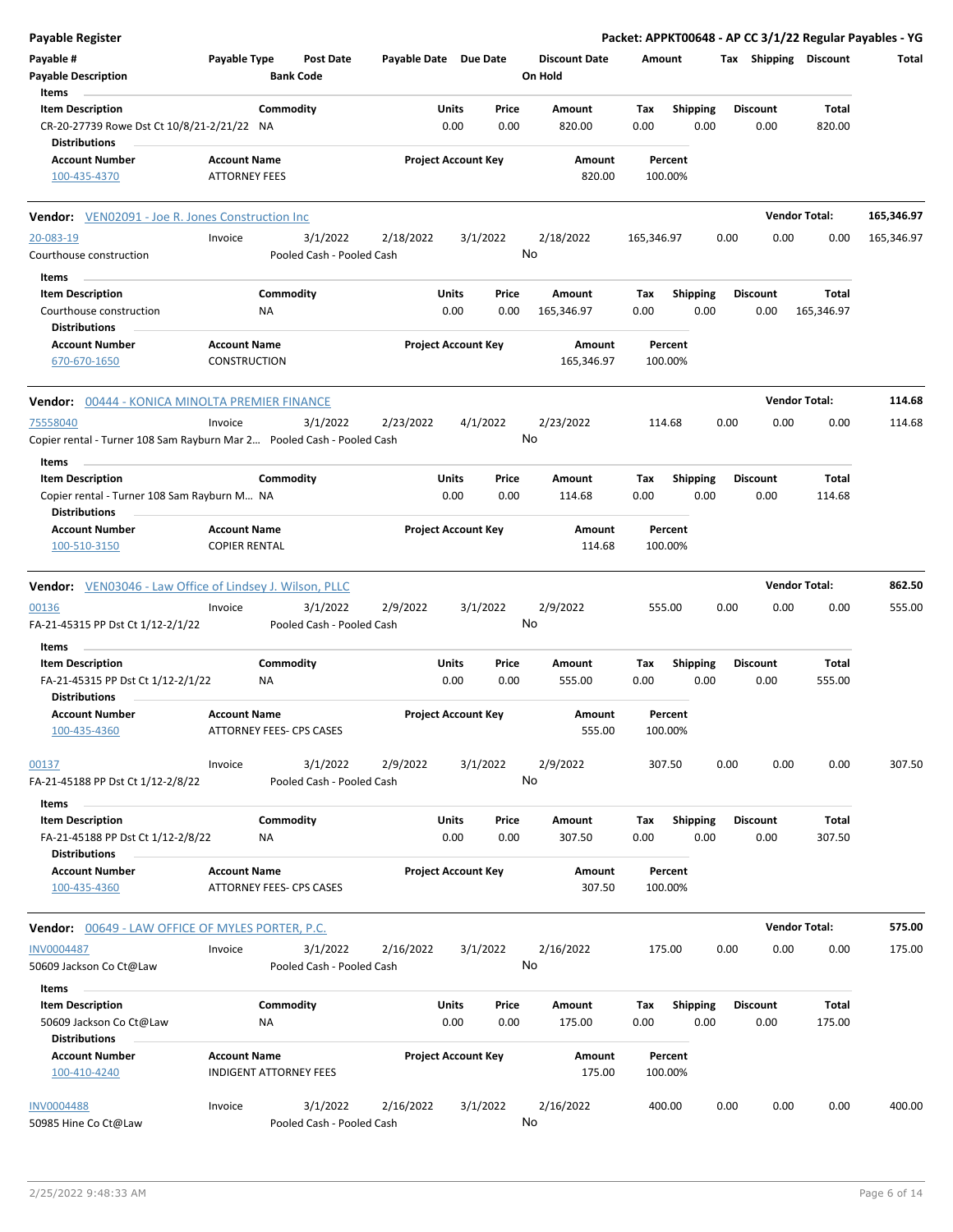| Payable Register                                                                        |                     |                                       |                       |                                |                                 | Packet: APPKT00648 - AP CC 3/1/22 Regular Payables - YG |                         |                       |          |
|-----------------------------------------------------------------------------------------|---------------------|---------------------------------------|-----------------------|--------------------------------|---------------------------------|---------------------------------------------------------|-------------------------|-----------------------|----------|
| Payable #<br><b>Payable Description</b>                                                 | Payable Type        | <b>Post Date</b><br><b>Bank Code</b>  | Payable Date Due Date |                                | <b>Discount Date</b><br>On Hold | Amount                                                  | Tax Shipping Discount   |                       | Total    |
| Items<br><b>Item Description</b>                                                        |                     | Commodity                             |                       | Units<br>Price                 | Amount                          | Tax<br><b>Shipping</b>                                  | <b>Discount</b>         | Total                 |          |
| 50985 Hine Co Ct@Law                                                                    |                     | NA                                    |                       | 0.00<br>0.00                   | 400.00                          | 0.00<br>0.00                                            | 0.00                    | 400.00                |          |
| <b>Distributions</b>                                                                    |                     |                                       |                       |                                |                                 |                                                         |                         |                       |          |
| <b>Account Number</b><br>100-410-4240                                                   | <b>Account Name</b> | <b>INDIGENT ATTORNEY FEES</b>         |                       | <b>Project Account Key</b>     | Amount<br>400.00                | Percent<br>100.00%                                      |                         |                       |          |
| Vendor: 00337 - MIEARS, STEVEN R.                                                       |                     |                                       |                       |                                |                                 |                                                         |                         | <b>Vendor Total:</b>  | 2,025.00 |
| <b>INV0004485</b>                                                                       | Invoice             | 3/1/2022                              | 2/8/2022              | 3/1/2022                       | 2/8/2022                        | 1,250.00                                                | 0.00<br>0.00            | 0.00                  | 1,250.00 |
| J-2021-012 DRS Dst Ct 12/3/21-2/4/22                                                    |                     | Pooled Cash - Pooled Cash             |                       |                                | No                              |                                                         |                         |                       |          |
| Items                                                                                   |                     |                                       |                       |                                |                                 |                                                         |                         |                       |          |
| <b>Item Description</b><br>J-2021-012 DRS Dst Ct 12/3/21-2/4/22<br><b>Distributions</b> |                     | Commodity<br>NA.                      |                       | Units<br>Price<br>0.00<br>0.00 | Amount<br>1,250.00              | <b>Shipping</b><br>Tax<br>0.00<br>0.00                  | <b>Discount</b><br>0.00 | Total<br>1,250.00     |          |
| <b>Account Number</b>                                                                   | <b>Account Name</b> |                                       |                       | <b>Project Account Key</b>     | Amount                          | Percent                                                 |                         |                       |          |
| 100-435-4320                                                                            |                     | <b>ATTORNEY FEES JUVENILE</b>         |                       |                                | 1,250.00                        | 100.00%                                                 |                         |                       |          |
| <b>INV0004486</b><br>J-2021-019 CDJ Dst Ct 12/15/21-1/10/22                             | Invoice             | 3/1/2022<br>Pooled Cash - Pooled Cash | 1/26/2022             | 3/1/2022                       | 1/26/2022<br>No                 | 775.00                                                  | 0.00<br>0.00            | 0.00                  | 775.00   |
| Items                                                                                   |                     |                                       |                       |                                |                                 |                                                         |                         |                       |          |
| <b>Item Description</b>                                                                 |                     | Commodity                             |                       | Units<br>Price                 | Amount                          | <b>Shipping</b><br>Tax                                  | <b>Discount</b>         | Total                 |          |
| J-2021-019 CDJ Dst Ct 12/15/21-1/10/22<br><b>Distributions</b>                          |                     | NA.                                   |                       | 0.00<br>0.00                   | 775.00                          | 0.00<br>0.00                                            | 0.00                    | 775.00                |          |
| <b>Account Number</b>                                                                   | <b>Account Name</b> |                                       |                       | <b>Project Account Key</b>     | Amount                          | Percent                                                 |                         |                       |          |
| 100-435-4320                                                                            |                     | <b>ATTORNEY FEES JUVENILE</b>         |                       |                                | 775.00                          | 100.00%                                                 |                         |                       |          |
| Vendor: 00289 - RELIANT                                                                 |                     |                                       |                       |                                |                                 |                                                         |                         | <b>Vendor Total:</b>  | 7,390.01 |
| 111 036 130 921 0<br>#6 730 596-1 Windom 1/17-2/15/22                                   | Invoice             | 3/1/2022<br>Pooled Cash - Pooled Cash | 2/22/2022             | 3/14/2022                      | 2/22/2022<br>No                 | 165.59                                                  | 0.00<br>0.00            | 0.00                  | 165.59   |
| Items                                                                                   |                     |                                       |                       |                                |                                 |                                                         |                         |                       |          |
| <b>Item Description</b>                                                                 |                     | Commodity                             |                       | Units<br>Price                 | Amount                          | <b>Shipping</b><br>Tax                                  | <b>Discount</b>         | Total                 |          |
| #6 730 596-1 Windom 1/17-2/15/22<br><b>Distributions</b>                                |                     | ΝA                                    |                       | 0.00<br>0.00                   | 165.59                          | 0.00<br>0.00                                            | 0.00                    | 165.59                |          |
| <b>Account Number</b><br>100-515-4400                                                   | <b>Account Name</b> | UTILITIES ELECTRICITY                 |                       | <b>Project Account Key</b>     | Amount<br>165.59                | Percent<br>100.00%                                      |                         |                       |          |
|                                                                                         |                     |                                       |                       |                                |                                 |                                                         |                         |                       |          |
| 111 036 130 922 8<br>#6 878 909-8 Windom gdlight 1/17-2/15/22                           | Invoice             | 3/1/2022<br>Pooled Cash - Pooled Cash | 2/22/2022             | 3/14/2022                      | 2/22/2022<br>No                 | 28.54                                                   | 0.00<br>0.00            | 0.00                  | 28.54    |
| Items                                                                                   |                     |                                       |                       |                                |                                 |                                                         |                         |                       |          |
| <b>Item Description</b><br>#6 878 909-8 Windom gdlight 1/17-2/15/ NA                    |                     | Commodity                             |                       | Units<br>Price<br>0.00<br>0.00 | Amount<br>28.54                 | <b>Shipping</b><br>Tax<br>0.00<br>0.00                  | <b>Discount</b><br>0.00 | <b>Total</b><br>28.54 |          |
| <b>Distributions</b>                                                                    |                     |                                       |                       |                                |                                 |                                                         |                         |                       |          |
| <b>Account Number</b><br>100-515-4400                                                   | <b>Account Name</b> | UTILITIES ELECTRICITY                 |                       | <b>Project Account Key</b>     | Amount<br>28.54                 | Percent<br>100.00%                                      |                         |                       |          |
|                                                                                         |                     |                                       |                       |                                |                                 |                                                         |                         |                       |          |
| 112 013 765 788 3<br>#9 599 777-1 Agrilife 1/13-2/14/22                                 | Invoice             | 3/1/2022<br>Pooled Cash - Pooled Cash | 2/21/2022             | 3/14/2022                      | 2/21/2022<br>No                 | 677.56                                                  | 0.00<br>0.00            | 0.00                  | 677.56   |
| Items                                                                                   |                     |                                       |                       |                                |                                 |                                                         |                         |                       |          |
| <b>Item Description</b><br>#9 599 777-1 Agrilife 1/13-2/14/22                           |                     | Commodity<br>NA                       |                       | Units<br>Price<br>0.00<br>0.00 | Amount<br>677.56                | <b>Shipping</b><br>Tax<br>0.00<br>0.00                  | <b>Discount</b><br>0.00 | Total<br>677.56       |          |
| <b>Distributions</b>                                                                    |                     |                                       |                       |                                |                                 |                                                         |                         |                       |          |
| <b>Account Number</b><br>100-516-4400                                                   | <b>Account Name</b> | UTILITIES ELECTRICITY                 |                       | <b>Project Account Key</b>     | Amount<br>677.56                | Percent<br>100.00%                                      |                         |                       |          |
| 113 011 407 881 3<br>#2 533 980-5 Courthouse 1/13-2/14/22                               | Invoice             | 3/1/2022<br>Pooled Cash - Pooled Cash | 2/21/2022             | 3/14/2022                      | 2/21/2022<br>No                 | 3,945.15                                                | 0.00<br>0.00            | 0.00                  | 3,945.15 |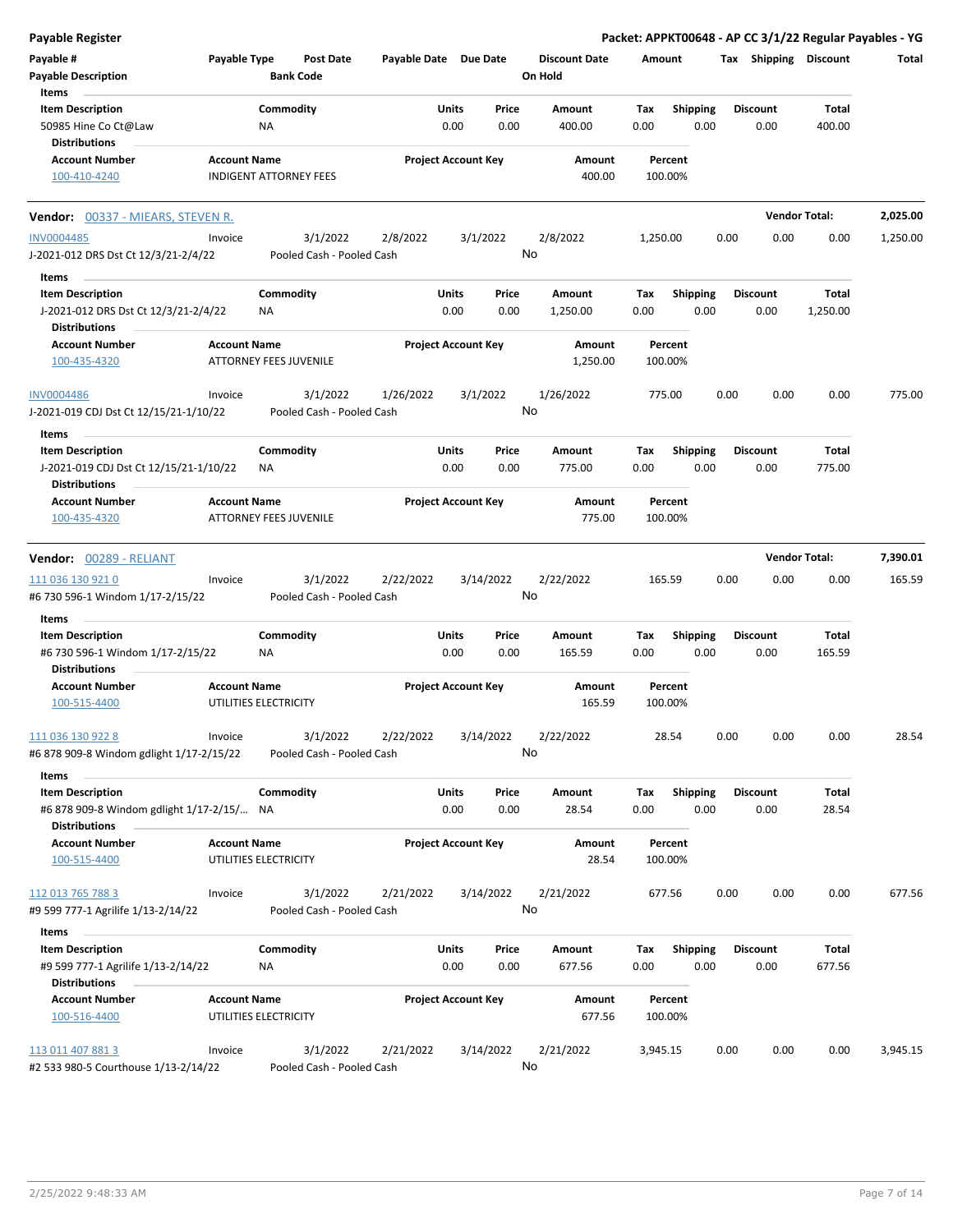| <b>Payable Register</b>                                                              |                     |                                       |                       |               |                            |                                 |                    |                         |      |                         |                   | Packet: APPKT00648 - AP CC 3/1/22 Regular Payables - YG |
|--------------------------------------------------------------------------------------|---------------------|---------------------------------------|-----------------------|---------------|----------------------------|---------------------------------|--------------------|-------------------------|------|-------------------------|-------------------|---------------------------------------------------------|
| Payable #<br><b>Payable Description</b>                                              | Payable Type        | <b>Post Date</b><br><b>Bank Code</b>  | Payable Date Due Date |               |                            | <b>Discount Date</b><br>On Hold | Amount             |                         |      | Tax Shipping Discount   |                   | Total                                                   |
| Items                                                                                |                     |                                       |                       |               |                            |                                 |                    |                         |      |                         |                   |                                                         |
| <b>Item Description</b><br>#2 533 980-5 Courthouse 1/13-2/14/22                      |                     | Commodity<br>ΝA                       |                       | Units<br>0.00 | Price<br>0.00              | Amount<br>3,945.15              | Tax<br>0.00        | <b>Shipping</b><br>0.00 |      | <b>Discount</b><br>0.00 | Total<br>3,945.15 |                                                         |
| <b>Distributions</b>                                                                 |                     |                                       |                       |               |                            |                                 |                    |                         |      |                         |                   |                                                         |
| <b>Account Number</b><br>100-510-4400                                                | <b>Account Name</b> | UTILITIES ELECTRICITY                 |                       |               | <b>Project Account Key</b> | Amount<br>3,945.15              | Percent<br>100.00% |                         |      |                         |                   |                                                         |
| 113 011 407 882 1                                                                    | Invoice             | 3/1/2022                              | 2/21/2022             |               | 3/14/2022                  | 2/21/2022                       | 370.07             |                         | 0.00 | 0.00                    | 0.00              | 370.07                                                  |
| #2 533 981-3 TDHS 1/13-2/14/22                                                       |                     | Pooled Cash - Pooled Cash             |                       |               | No                         |                                 |                    |                         |      |                         |                   |                                                         |
| Items                                                                                |                     |                                       |                       |               |                            |                                 |                    |                         |      |                         |                   |                                                         |
| <b>Item Description</b>                                                              |                     | Commodity                             |                       | Units         | Price                      | Amount                          | Tax                | <b>Shipping</b>         |      | <b>Discount</b>         | Total             |                                                         |
| #2 533 981-3 TDHS 1/13-2/14/22<br><b>Distributions</b>                               |                     | ΝA                                    |                       | 0.00          | 0.00                       | 370.07                          | 0.00               | 0.00                    |      | 0.00                    | 370.07            |                                                         |
| <b>Account Number</b>                                                                | <b>Account Name</b> |                                       |                       |               | <b>Project Account Key</b> | Amount                          | Percent            |                         |      |                         |                   |                                                         |
| 100-640-4400                                                                         |                     | UTILITIES ELECTRICITY                 |                       |               |                            | 370.07                          | 100.00%            |                         |      |                         |                   |                                                         |
| 113 011 407 883 9<br>#2 533 982-1 E Annex 1/13-2/14/22                               | Invoice             | 3/1/2022<br>Pooled Cash - Pooled Cash | 2/21/2022             |               | 3/14/2022<br>No            | 2/21/2022                       | 298.42             |                         | 0.00 | 0.00                    | 0.00              | 298.42                                                  |
| Items                                                                                |                     |                                       |                       |               |                            |                                 |                    |                         |      |                         |                   |                                                         |
| <b>Item Description</b><br>#2 533 982-1 E Annex 1/13-2/14/22<br><b>Distributions</b> |                     | Commodity<br>NA                       |                       | Units<br>0.00 | Price<br>0.00              | Amount<br>298.42                | Tax<br>0.00        | <b>Shipping</b><br>0.00 |      | <b>Discount</b><br>0.00 | Total<br>298.42   |                                                         |
| <b>Account Number</b>                                                                | <b>Account Name</b> |                                       |                       |               | <b>Project Account Key</b> | Amount                          | Percent            |                         |      |                         |                   |                                                         |
| 100-511-4400                                                                         |                     | UTILITIES ELECTRICITY                 |                       |               |                            | 298.42                          | 100.00%            |                         |      |                         |                   |                                                         |
| 115 009 406 932 8                                                                    | Invoice             | 3/1/2022                              | 2/18/2022             |               | 3/10/2022                  | 2/18/2022                       | 85.49              |                         | 0.00 | 0.00                    | 0.00              | 85.49                                                   |
| #6 716 696-7 Co-Op 1/12-2/13/22                                                      |                     | Pooled Cash - Pooled Cash             |                       |               | No                         |                                 |                    |                         |      |                         |                   |                                                         |
| Items                                                                                |                     |                                       |                       |               |                            |                                 |                    |                         |      |                         |                   |                                                         |
| <b>Item Description</b>                                                              |                     | Commodity                             |                       | Units         | Price                      | Amount                          | Tax                | <b>Shipping</b>         |      | <b>Discount</b>         | Total             |                                                         |
| #6 716 696-7 Co-Op 1/12-2/13/22<br><b>Distributions</b>                              |                     | <b>NA</b>                             |                       | 0.00          | 0.00                       | 85.49                           | 0.00               | 0.00                    |      | 0.00                    | 85.49             |                                                         |
| <b>Account Number</b>                                                                | <b>Account Name</b> |                                       |                       |               | <b>Project Account Key</b> | Amount                          | Percent            |                         |      |                         |                   |                                                         |
| 100-512-4400                                                                         |                     | UTILITIES ELECTRICITY                 |                       |               |                            | 85.49                           | 100.00%            |                         |      |                         |                   |                                                         |
| 117 009 227 748 2                                                                    | Invoice             | 3/1/2022                              | 2/21/2022             |               | 3/14/2022                  | 2/21/2022                       | 213.61             |                         | 0.00 | 0.00                    | 0.00              | 213.61                                                  |
| #7 358 371-8 Pct 4 1/13-2/14/22                                                      |                     | Pooled Cash - Pooled Cash             |                       |               | No                         |                                 |                    |                         |      |                         |                   |                                                         |
| Items                                                                                |                     |                                       |                       |               |                            |                                 |                    |                         |      |                         |                   |                                                         |
| <b>Item Description</b>                                                              |                     | Commodity                             |                       | Units         | Price                      | Amount                          | Tax                | <b>Shipping</b>         |      | <b>Discount</b>         | Total             |                                                         |
| #7 358 371-8 Pct 4 1/13-2/14/22<br><b>Distributions</b>                              |                     | <b>NA</b>                             |                       | 0.00          | 0.00                       | 213.61                          | 0.00               | 0.00                    |      | 0.00                    | 213.61            |                                                         |
| <b>Account Number</b><br>240-624-4400                                                | <b>Account Name</b> | UTILITY ELECTRICITY                   |                       |               | <b>Project Account Key</b> | Amount<br>213.61                | Percent<br>100.00% |                         |      |                         |                   |                                                         |
| 118 009 201 382 9                                                                    | Invoice             | 3/1/2022                              | 2/18/2022             |               | 3/10/2022                  | 2/18/2022                       | 291.62             |                         | 0.00 | 0.00                    | 0.00              | 291.62                                                  |
| #12 832 845-7 200 1st 1/12-2/13/22                                                   |                     | Pooled Cash - Pooled Cash             |                       |               | No                         |                                 |                    |                         |      |                         |                   |                                                         |
| Items                                                                                |                     |                                       |                       |               |                            |                                 |                    |                         |      |                         |                   |                                                         |
|                                                                                      |                     | Commodity                             |                       | Units         |                            |                                 |                    | Shipping                |      | <b>Discount</b>         | Total             |                                                         |
| <b>Item Description</b><br>#12 832 845-7 200 1st 1/12-2/13/22                        |                     | NA                                    |                       | 0.00          | Price<br>0.00              | Amount<br>291.62                | Тах<br>0.00        | 0.00                    |      | 0.00                    | 291.62            |                                                         |
| <b>Distributions</b>                                                                 |                     |                                       |                       |               |                            |                                 |                    |                         |      |                         |                   |                                                         |
| <b>Account Number</b><br>100-518-4400                                                | <b>Account Name</b> | UTILITIES ELECTRICITY                 |                       |               | <b>Project Account Key</b> | Amount<br>291.62                | Percent<br>100.00% |                         |      |                         |                   |                                                         |
|                                                                                      |                     |                                       |                       |               |                            |                                 |                    |                         |      |                         |                   |                                                         |
| 119 009 047 698 5<br>#2 533 974-8 Pct 1 1/11-2/10/22                                 | Invoice             | 3/1/2022<br>Pooled Cash - Pooled Cash | 2/18/2022             |               | 3/10/2022<br>No            | 2/18/2022                       | 179.77             |                         | 0.00 | 0.00                    | 0.00              | 179.77                                                  |
| Items                                                                                |                     |                                       |                       |               |                            |                                 |                    |                         |      |                         |                   |                                                         |
| <b>Item Description</b>                                                              |                     | Commodity                             |                       | Units         | Price                      | Amount                          | Tax                | <b>Shipping</b>         |      | <b>Discount</b>         | Total             |                                                         |
| #2 533 974-8 Pct 1 1/11-2/10/22<br><b>Distributions</b>                              |                     | ΝA                                    |                       | 0.00          | 0.00                       | 179.77                          | 0.00               | 0.00                    |      | 0.00                    | 179.77            |                                                         |
| <b>Account Number</b>                                                                | <b>Account Name</b> |                                       |                       |               | <b>Project Account Key</b> | Amount                          | Percent            |                         |      |                         |                   |                                                         |
| 210-621-4400                                                                         |                     | UTILITY ELECTRICITY                   |                       |               |                            | 179.77                          | 100.00%            |                         |      |                         |                   |                                                         |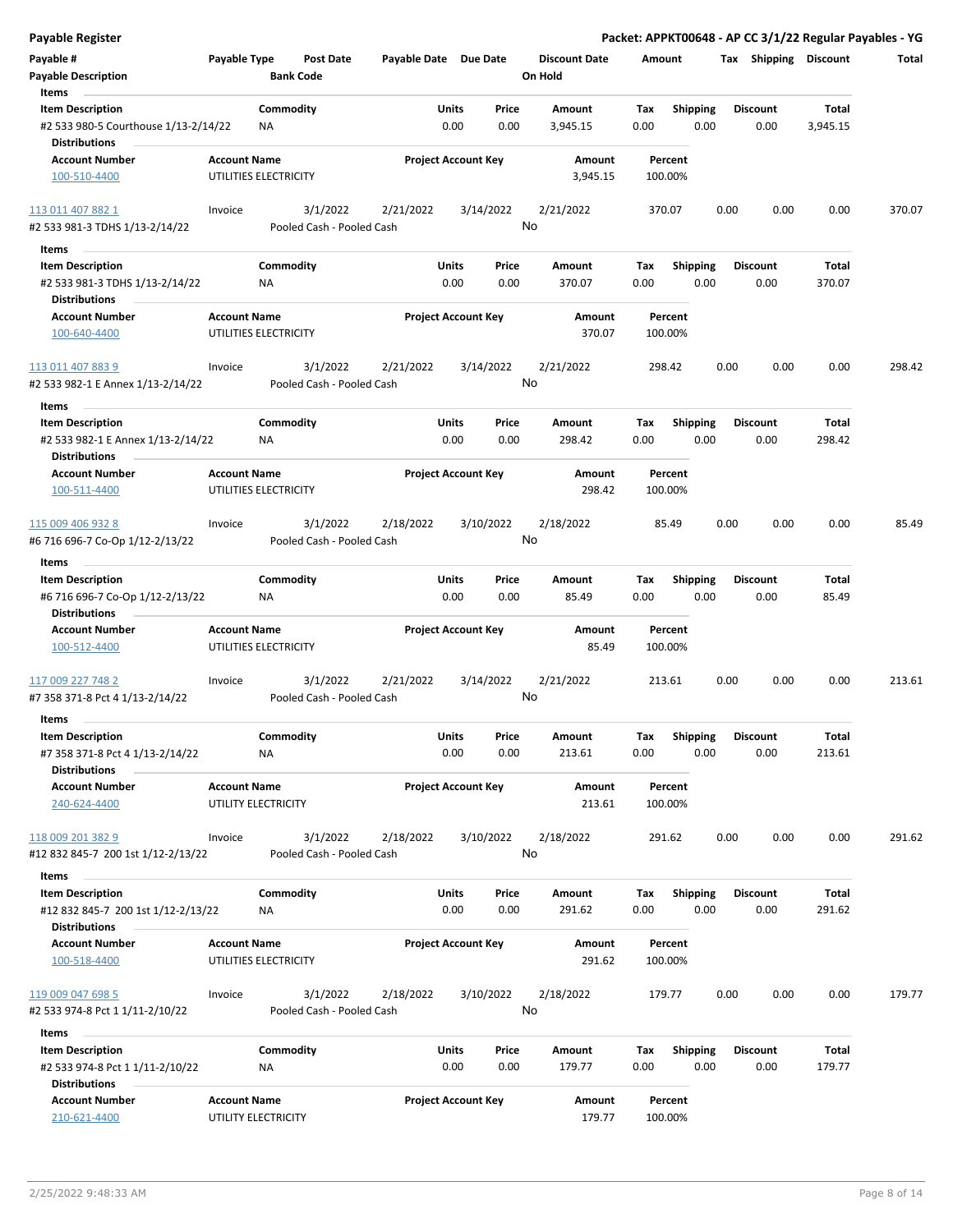| <b>Payable Register</b>                                                              |                     |                               |                           |                       |                            |               |                                 |                  |             |                         |      |                         |                      | Packet: APPKT00648 - AP CC 3/1/22 Regular Payables - YG |
|--------------------------------------------------------------------------------------|---------------------|-------------------------------|---------------------------|-----------------------|----------------------------|---------------|---------------------------------|------------------|-------------|-------------------------|------|-------------------------|----------------------|---------------------------------------------------------|
| Payable #<br><b>Payable Description</b>                                              | Payable Type        | <b>Bank Code</b>              | <b>Post Date</b>          | Payable Date Due Date |                            |               | <b>Discount Date</b><br>On Hold |                  | Amount      |                         |      | Tax Shipping Discount   |                      | Total                                                   |
| 119 009 047 700 9                                                                    | Invoice             |                               | 3/1/2022                  | 2/18/2022             |                            | 3/10/2022     | 2/18/2022                       |                  |             | 373.64                  | 0.00 | 0.00                    | 0.00                 | 373.64                                                  |
| #2 533 978-9 S Annex 1/12-2/13/22                                                    |                     |                               | Pooled Cash - Pooled Cash |                       |                            |               | No                              |                  |             |                         |      |                         |                      |                                                         |
| Items                                                                                |                     |                               |                           |                       |                            |               |                                 |                  |             |                         |      |                         |                      |                                                         |
| <b>Item Description</b>                                                              |                     | Commodity                     |                           |                       | Units                      | Price         | Amount                          |                  | Tax         | <b>Shipping</b>         |      | <b>Discount</b>         | Total                |                                                         |
| #2 533 978-9 S Annex 1/12-2/13/22                                                    |                     | ΝA                            |                           |                       | 0.00                       | 0.00          |                                 | 373.64           | 0.00        | 0.00                    |      | 0.00                    | 373.64               |                                                         |
| <b>Distributions</b>                                                                 |                     |                               |                           |                       |                            |               |                                 |                  |             |                         |      |                         |                      |                                                         |
| <b>Account Number</b>                                                                | <b>Account Name</b> |                               |                           |                       | <b>Project Account Key</b> |               |                                 | Amount           |             | Percent                 |      |                         |                      |                                                         |
| 100-513-4400                                                                         |                     | UTILITIES ELECTRICITY         |                           |                       |                            |               |                                 | 373.64           |             | 100.00%                 |      |                         |                      |                                                         |
| 306 001 025 264 2                                                                    | Invoice             |                               | 3/1/2022                  | 2/18/2022             |                            | 3/10/2022     | 2/18/2022                       |                  |             | 22.02                   | 0.00 | 0.00                    | 0.00                 | 22.02                                                   |
| #12 434 984-6 Rec Rd3/FM273 1/12-2/13/22                                             |                     |                               | Pooled Cash - Pooled Cash |                       |                            |               | No                              |                  |             |                         |      |                         |                      |                                                         |
| Items                                                                                |                     |                               |                           |                       |                            |               |                                 |                  |             |                         |      |                         |                      |                                                         |
| <b>Item Description</b>                                                              |                     | Commodity                     |                           |                       | Units                      | Price         | Amount                          |                  | Tax         | <b>Shipping</b>         |      | <b>Discount</b>         | Total                |                                                         |
| #12 434 984-6 Rec Rd3/FM273 1/12-2/13 NA<br><b>Distributions</b>                     |                     |                               |                           |                       | 0.00                       | 0.00          |                                 | 22.02            | 0.00        | 0.00                    |      | 0.00                    | 22.02                |                                                         |
| <b>Account Number</b><br>240-624-4400                                                | <b>Account Name</b> |                               |                           |                       | <b>Project Account Key</b> |               |                                 | Amount<br>22.02  |             | Percent                 |      |                         |                      |                                                         |
|                                                                                      |                     | UTILITY ELECTRICITY           |                           |                       |                            |               |                                 |                  |             | 100.00%                 |      |                         |                      |                                                         |
| 306 001 025 265 9                                                                    | Invoice             |                               | 3/1/2022                  | 2/18/2022             |                            | 3/10/2022     | 2/18/2022                       |                  |             | 70.35                   | 0.00 | 0.00                    | 0.00                 | 70.35                                                   |
| #12 434 985-3 1369 Hwy 56 1/12-2/13/22                                               |                     |                               | Pooled Cash - Pooled Cash |                       |                            |               | No                              |                  |             |                         |      |                         |                      |                                                         |
| Items                                                                                |                     |                               |                           |                       |                            |               |                                 |                  |             |                         |      |                         |                      |                                                         |
| <b>Item Description</b><br>#12 434 985-3 1369 Hwy 56 1/12-2/13/22 NA                 |                     | Commodity                     |                           |                       | Units<br>0.00              | Price<br>0.00 | Amount                          | 70.35            | Tax<br>0.00 | <b>Shipping</b><br>0.00 |      | <b>Discount</b><br>0.00 | Total<br>70.35       |                                                         |
| <b>Distributions</b>                                                                 |                     |                               |                           |                       |                            |               |                                 |                  |             |                         |      |                         |                      |                                                         |
| <b>Account Number</b>                                                                | <b>Account Name</b> |                               |                           |                       | <b>Project Account Key</b> |               |                                 | Amount           |             | Percent                 |      |                         |                      |                                                         |
| 240-624-4400                                                                         |                     | UTILITY ELECTRICITY           |                           |                       |                            |               |                                 | 70.35            |             | 100.00%                 |      |                         |                      |                                                         |
| 306 001 027 916 5                                                                    | Invoice             |                               | 3/1/2022                  | 2/21/2022             |                            | 3/14/2022     | 2/21/2022                       |                  |             | 668.18                  | 0.00 | 0.00                    | 0.00                 | 668.18                                                  |
| #15 119 264-8 Turner 1/13-2/14/22                                                    |                     |                               | Pooled Cash - Pooled Cash |                       |                            |               | No                              |                  |             |                         |      |                         |                      |                                                         |
| Items                                                                                |                     |                               |                           |                       |                            |               |                                 |                  |             |                         |      |                         |                      |                                                         |
| <b>Item Description</b><br>#15 119 264-8 Turner 1/13-2/14/22<br><b>Distributions</b> |                     | Commodity<br>ΝA               |                           |                       | Units<br>0.00              | Price<br>0.00 | Amount                          | 668.18           | Tax<br>0.00 | <b>Shipping</b><br>0.00 |      | <b>Discount</b><br>0.00 | Total<br>668.18      |                                                         |
| <b>Account Number</b><br>100-518-4400                                                | <b>Account Name</b> | UTILITIES ELECTRICITY         |                           |                       | <b>Project Account Key</b> |               |                                 | Amount<br>668.18 |             | Percent<br>100.00%      |      |                         |                      |                                                         |
| Vendor: 00496 - SAGE CONCRETE, LLC                                                   |                     |                               |                           |                       |                            |               |                                 |                  |             |                         |      |                         | <b>Vendor Total:</b> | 68,773.46                                               |
| <u> 169</u>                                                                          | Invoice             |                               | 3/1/2022                  | 2/25/2022             | 3/1/2022                   |               | 2/25/2022                       |                  | 68,773.46   |                         | 0.00 | 0.00                    | 0.00                 | 68,773.46                                               |
| Courthouse construction                                                              |                     |                               | Pooled Cash - Pooled Cash |                       |                            |               | No                              |                  |             |                         |      |                         |                      |                                                         |
| Items<br><b>Item Description</b>                                                     |                     | Commodity                     |                           |                       | Units                      | Price         | Amount                          |                  | Тах         | <b>Shipping</b>         |      | <b>Discount</b>         | Total                |                                                         |
| Courthouse construction<br><b>Distributions</b>                                      |                     | NA                            |                           |                       | 0.00                       | 0.00          | 68,773.46                       |                  | 0.00        | 0.00                    |      | 0.00                    | 68,773.46            |                                                         |
| <b>Account Number</b>                                                                | <b>Account Name</b> |                               |                           |                       | <b>Project Account Key</b> |               |                                 | Amount           |             | Percent                 |      |                         |                      |                                                         |
| 670-670-1650                                                                         | CONSTRUCTION        |                               |                           |                       |                            |               |                                 | 68,773.46        |             | 100.00%                 |      |                         |                      |                                                         |
|                                                                                      |                     |                               |                           |                       |                            |               |                                 |                  |             |                         |      |                         | <b>Vendor Total:</b> | 175.00                                                  |
| <b>INV0004483</b>                                                                    | Invoice             |                               | 3/1/2022                  | 2/15/2022             | 3/1/2022                   |               | 2/15/2022                       |                  |             | 175.00                  | 0.00 | 0.00                    | 0.00                 | 175.00                                                  |
| 50971 Meeks Co Ct@Law                                                                |                     |                               | Pooled Cash - Pooled Cash |                       |                            |               | No                              |                  |             |                         |      |                         |                      |                                                         |
| Items<br><b>Item Description</b>                                                     |                     | Commodity                     |                           |                       | Units                      | Price         | Amount                          |                  | Tax         | <b>Shipping</b>         |      | <b>Discount</b>         | Total                |                                                         |
| 50971 Meeks Co Ct@Law<br><b>Distributions</b>                                        |                     | ΝA                            |                           |                       | 0.00                       | 0.00          |                                 | 175.00           | 0.00        | 0.00                    |      | 0.00                    | 175.00               |                                                         |
| <b>Account Number</b>                                                                | <b>Account Name</b> |                               |                           |                       | Project Account Key        |               |                                 | Amount           |             | Percent                 |      |                         |                      |                                                         |
| 100-410-4240                                                                         |                     | <b>INDIGENT ATTORNEY FEES</b> |                           |                       |                            |               |                                 | 175.00           |             | 100.00%                 |      |                         |                      |                                                         |
| Vendor: 00465 - SPRINT                                                               |                     |                               |                           |                       |                            |               |                                 |                  |             |                         |      |                         | <b>Vendor Total:</b> | 149.08                                                  |
| 700059508-045                                                                        | Invoice             |                               | 3/1/2022                  | 2/20/2022             |                            | 3/18/2022     | 2/20/2022                       |                  |             | 149.08                  | 0.00 | 0.00                    | 0.00                 | 149.08                                                  |
| Sheriff internet 1/17-2/16/22                                                        |                     |                               | Pooled Cash - Pooled Cash |                       |                            |               | No                              |                  |             |                         |      |                         |                      |                                                         |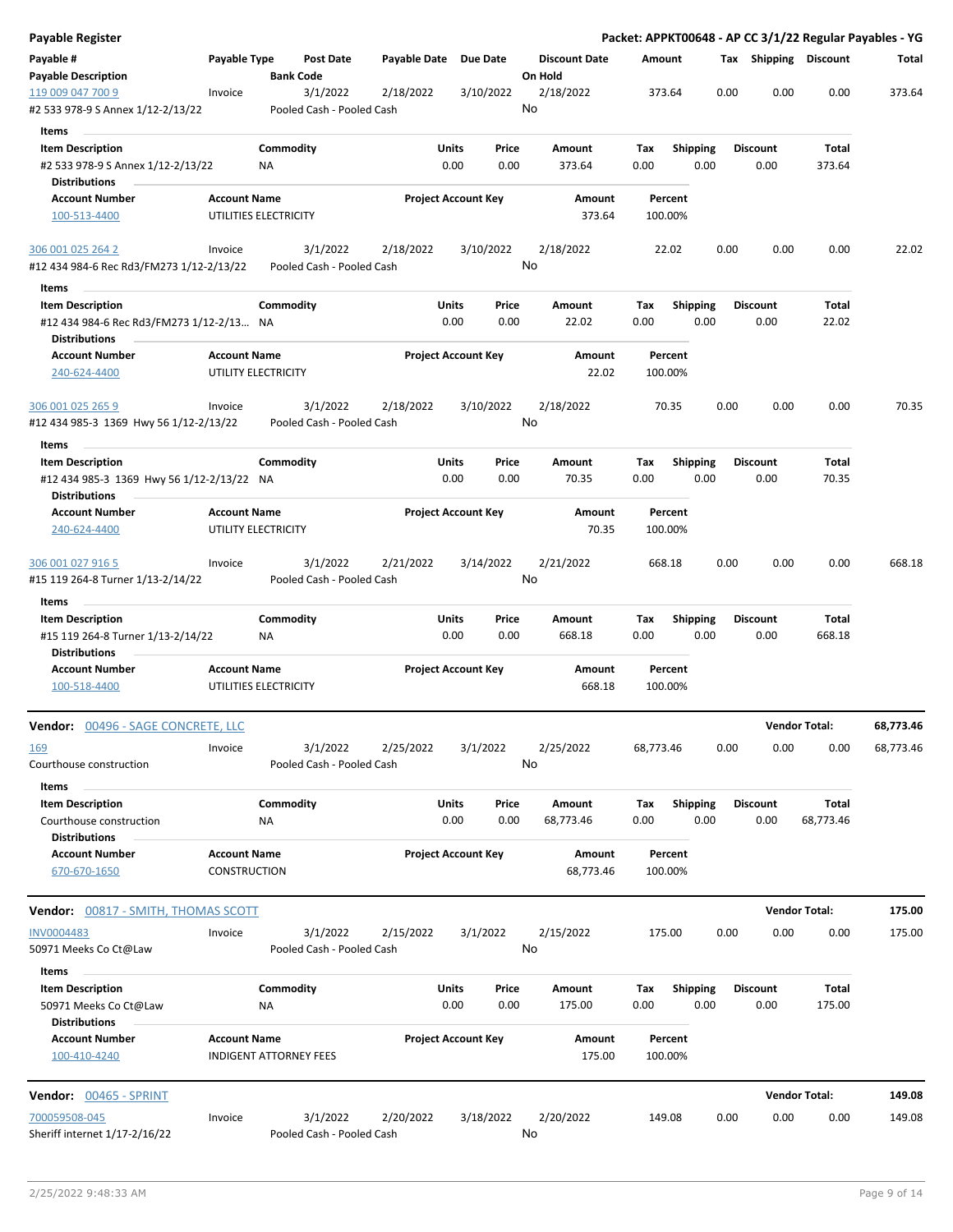| <b>Payable Register</b>                                                                 |                                                |                                       |                       |                            |                                 |                    |                         | Packet: APPKT00648 - AP CC 3/1/22 Regular Payables - YG |                      |           |
|-----------------------------------------------------------------------------------------|------------------------------------------------|---------------------------------------|-----------------------|----------------------------|---------------------------------|--------------------|-------------------------|---------------------------------------------------------|----------------------|-----------|
| Payable #<br><b>Payable Description</b>                                                 | Payable Type                                   | <b>Post Date</b><br><b>Bank Code</b>  | Payable Date Due Date |                            | <b>Discount Date</b><br>On Hold | Amount             |                         | Tax Shipping Discount                                   |                      | Total     |
| Items<br><b>Item Description</b><br>Sheriff internet 1/17-2/16/22                       | Commodity<br>NA                                |                                       | Units                 | Price<br>0.00<br>0.00      | Amount<br>149.08                | Tax<br>0.00        | <b>Shipping</b><br>0.00 | <b>Discount</b><br>0.00                                 | Total<br>149.08      |           |
| <b>Distributions</b>                                                                    |                                                |                                       |                       |                            |                                 |                    |                         |                                                         |                      |           |
| <b>Account Number</b><br>100-560-4210                                                   | <b>Account Name</b><br><b>INTERNET SERVICE</b> |                                       |                       | <b>Project Account Key</b> | Amount<br>149.08                | Percent<br>100.00% |                         |                                                         |                      |           |
| <b>Vendor: 00202 - TEXAS ASSOCIATION OF COUNTIES</b>                                    |                                                |                                       |                       |                            |                                 |                    |                         |                                                         | <b>Vendor Total:</b> | 199.50    |
| NRDD-0007641<br>Hoyas Deductible claim #LE20210326-1                                    | Invoice                                        | 3/1/2022<br>Pooled Cash - Pooled Cash | 2/17/2022             | 3/1/2022                   | 2/17/2022<br>No                 | 199.50             |                         | 0.00<br>0.00                                            | 0.00                 | 199.50    |
| Items                                                                                   |                                                |                                       | Units                 |                            |                                 |                    |                         | <b>Discount</b>                                         |                      |           |
| <b>Item Description</b><br>Hoyas Deductible claim #LE20210326-1<br><b>Distributions</b> | Commodity<br><b>NA</b>                         |                                       |                       | Price<br>0.00<br>0.00      | Amount<br>199.50                | Tax<br>0.00        | <b>Shipping</b><br>0.00 | 0.00                                                    | Total<br>199.50      |           |
| <b>Account Number</b>                                                                   | <b>Account Name</b>                            |                                       |                       | <b>Project Account Key</b> | Amount                          | Percent            |                         |                                                         |                      |           |
| 100-409-3990                                                                            | <b>CLAIMS SETTLEMENTS</b>                      |                                       |                       |                            | 199.50                          | 100.00%            |                         |                                                         |                      |           |
| Vendor: 00265 - TEXHOMA LIMESTONE, INC.                                                 |                                                |                                       |                       |                            |                                 |                    |                         |                                                         | <b>Vendor Total:</b> | 2,423.07  |
| 8734<br>Pct 4 Rock & Gravel-hauling 2/14-19/22                                          | Invoice                                        | 3/1/2022<br>Pooled Cash - Pooled Cash | 2/21/2022             | 3/1/2022                   | 2/21/2022<br>No                 | 2,423.07           |                         | 0.00<br>0.00                                            | 0.00                 | 2,423.07  |
| Items<br><b>Item Description</b>                                                        | Commodity                                      |                                       | Units                 | Price                      | Amount                          | Тах                | Shipping                | <b>Discount</b>                                         | Total                |           |
| Pct 4 Rock & Gravel-hauling 2/14-19/22<br><b>Distributions</b>                          | Rock-H                                         |                                       | 215.96                | 11.22                      | 2,423.07                        | 0.00               | 0.00                    | 0.00                                                    | 2,423.07             |           |
| <b>Account Number</b><br>240-624-3410                                                   | <b>Account Name</b><br>R&B MAT. ROCK & GRAVEL  |                                       |                       | <b>Project Account Key</b> | Amount<br>2,423.07              | Percent<br>100.00% |                         |                                                         |                      |           |
| <b>Vendor: 00279 - TEXOMA COUNCIL OF GOVERNMENTS</b>                                    |                                                |                                       |                       |                            |                                 |                    |                         |                                                         | <b>Vendor Total:</b> | 2,868.00  |
| <b>INV0004479</b><br>FY2022 membership dues                                             | Invoice                                        | 3/1/2022<br>Pooled Cash - Pooled Cash | 2/14/2022             | 3/1/2022                   | 2/14/2022<br>No                 | 2,868.00           |                         | 0.00<br>0.00                                            | 0.00                 | 2,868.00  |
| Items                                                                                   |                                                |                                       |                       |                            |                                 |                    |                         |                                                         |                      |           |
| <b>Item Description</b>                                                                 | Commodity                                      |                                       | Units                 | Price                      | Amount                          | Tax                | Shipping                | <b>Discount</b>                                         | Total                |           |
| FY2022 membership dues<br><b>Distributions</b>                                          | ΝA                                             |                                       |                       | 0.00<br>0.00               | 2,868.00                        | 0.00               | 0.00                    | 0.00                                                    | 2,868.00             |           |
| <b>Account Number</b><br>100-409-4810                                                   | <b>Account Name</b><br><b>DUES</b>             |                                       |                       | <b>Project Account Key</b> | Amount<br>2,868.00              | Percent<br>100.00% |                         |                                                         |                      |           |
| Vendor: 00498 - TOWN OF WINDOM                                                          |                                                |                                       |                       |                            |                                 |                    |                         |                                                         | <b>Vendor Total:</b> | 41.50     |
| <b>INV0004494</b><br>Windom water 1/15-2/15/22                                          | Invoice                                        | 3/1/2022<br>Pooled Cash - Pooled Cash | 2/24/2022             | 3/1/2022                   | 2/24/2022<br>No                 | 41.50              |                         | 0.00<br>0.00                                            | 0.00                 | 41.50     |
| Items<br><b>Item Description</b><br>Windom water 1/15-2/15/22<br><b>Distributions</b>   | Commodity<br>ΝA                                |                                       | Units                 | Price<br>0.00<br>0.00      | Amount<br>41.50                 | Tax<br>0.00        | <b>Shipping</b><br>0.00 | <b>Discount</b><br>0.00                                 | Total<br>41.50       |           |
| <b>Account Number</b><br>100-515-4420                                                   | <b>Account Name</b><br>UTILITIES WATER         |                                       |                       | <b>Project Account Key</b> | Amount<br>41.50                 | Percent<br>100.00% |                         |                                                         |                      |           |
| Vendor: 00578 - TRIANGLE PLASTERING, LTD                                                |                                                |                                       |                       |                            |                                 |                    |                         |                                                         | <b>Vendor Total:</b> | 10,803.49 |
| 45110                                                                                   | Invoice                                        | 3/1/2022                              | 2/28/2022             | 3/1/2022                   | 2/28/2022                       | 10,803.49          |                         | 0.00<br>0.00                                            | 0.00                 | 10,803.49 |
| Courthouse construction                                                                 |                                                | Pooled Cash - Pooled Cash             |                       |                            | No                              |                    |                         |                                                         |                      |           |
| Items                                                                                   |                                                |                                       |                       |                            |                                 |                    |                         |                                                         |                      |           |
| <b>Item Description</b><br>Courthouse construction<br><b>Distributions</b>              | Commodity<br>NA                                |                                       | Units                 | Price<br>0.00<br>0.00      | Amount<br>10,803.49             | Tax<br>0.00        | <b>Shipping</b><br>0.00 | <b>Discount</b><br>0.00                                 | Total<br>10,803.49   |           |
| <b>Account Number</b><br>670-670-1650                                                   | <b>Account Name</b><br>CONSTRUCTION            |                                       |                       | <b>Project Account Key</b> | Amount<br>10,803.49             | Percent<br>100.00% |                         |                                                         |                      |           |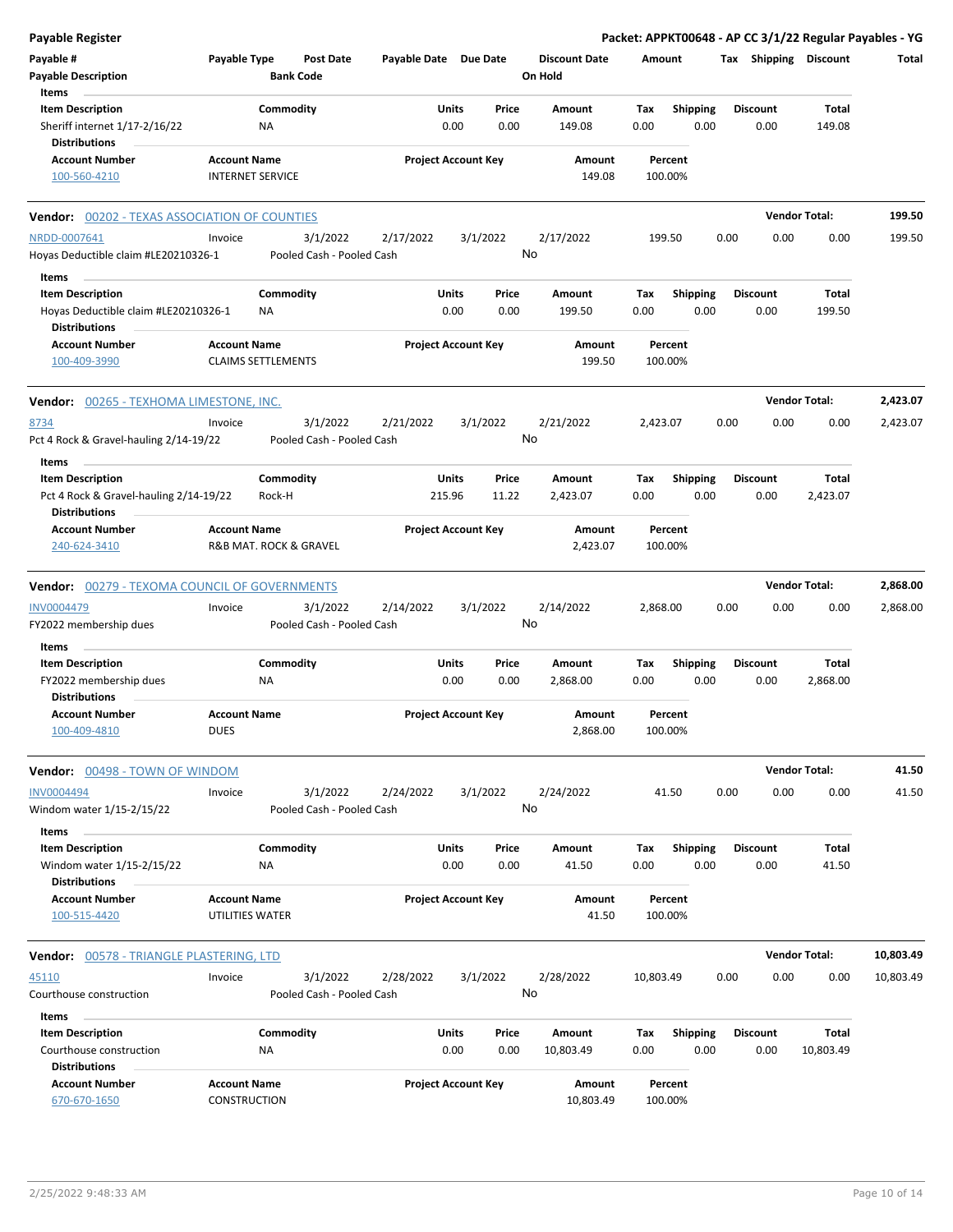| Payable Register                                                                                      |                                            |                                       |                       |                            |               |                                 |                    |                         |      |                         |                           | Packet: APPKT00648 - AP CC 3/1/22 Regular Payables - YG |
|-------------------------------------------------------------------------------------------------------|--------------------------------------------|---------------------------------------|-----------------------|----------------------------|---------------|---------------------------------|--------------------|-------------------------|------|-------------------------|---------------------------|---------------------------------------------------------|
| Payable #<br><b>Payable Description</b>                                                               | Payable Type                               | <b>Post Date</b><br><b>Bank Code</b>  | Payable Date Due Date |                            |               | <b>Discount Date</b><br>On Hold | Amount             |                         |      |                         | Tax Shipping Discount     | Total                                                   |
| Vendor: 00160 - TXU ENERGY                                                                            |                                            |                                       |                       |                            |               |                                 |                    |                         |      |                         | <b>Vendor Total:</b>      | 54.06                                                   |
| 054927870539<br>#100063401102 Lake Fannin 1/18-2/15/22                                                | Invoice                                    | 3/1/2022<br>Pooled Cash - Pooled Cash | 2/18/2022             | 3/7/2022                   |               | 2/18/2022<br>No                 | 54.06              |                         | 0.00 | 0.00                    | 0.00                      | 54.06                                                   |
| Items<br><b>Item Description</b><br>#100063401102 Lake Fannin 1/18-2/15/22 NA<br><b>Distributions</b> |                                            | Commodity                             |                       | Units<br>0.00              | Price<br>0.00 | Amount<br>54.06                 | Tax<br>0.00        | <b>Shipping</b><br>0.00 |      | <b>Discount</b><br>0.00 | Total<br>54.06            |                                                         |
| <b>Account Number</b><br>850-520-4400                                                                 | <b>Account Name</b>                        | UTILITIES ELECTRICITY                 |                       | <b>Project Account Key</b> |               | Amount<br>54.06                 | Percent<br>100.00% |                         |      |                         |                           |                                                         |
| <b>Vendor:</b> VEN02208 - Vaden's Acoustics & Drywall, Inc                                            |                                            |                                       |                       |                            |               |                                 |                    |                         |      |                         | <b>Vendor Total:</b>      | 13,598.86                                               |
| 11<br>Courthouse construction                                                                         | Invoice                                    | 3/1/2022<br>Pooled Cash - Pooled Cash | 2/20/2022             | 3/1/2022                   |               | 2/20/2022<br>No                 | 13,598.86          |                         | 0.00 | 0.00                    | 0.00                      | 13,598.86                                               |
| Items<br><b>Item Description</b><br>Courthouse construction<br><b>Distributions</b>                   |                                            | Commodity<br><b>NA</b>                |                       | Units<br>0.00              | Price<br>0.00 | Amount<br>13,598.86             | Tax<br>0.00        | <b>Shipping</b><br>0.00 |      | <b>Discount</b><br>0.00 | <b>Total</b><br>13,598.86 |                                                         |
| <b>Account Number</b><br>670-670-1650                                                                 | <b>Account Name</b><br>CONSTRUCTION        |                                       |                       | <b>Project Account Key</b> |               | Amount<br>13,598.86             | Percent<br>100.00% |                         |      |                         |                           |                                                         |
| Vendor: 00489 - VIKING FENCE CO., LTD                                                                 |                                            |                                       |                       |                            |               |                                 |                    |                         |      |                         | <b>Vendor Total:</b>      | 264.30                                                  |
| T46898<br>Courthouse chain link rental 11/6-12/5/21                                                   | Invoice                                    | 3/1/2022<br>Pooled Cash - Pooled Cash | 11/5/2021             | 3/1/2022                   |               | 11/5/2021<br>No                 | 264.30             |                         | 0.00 | 0.00                    | 0.00                      | 264.30                                                  |
| Items<br><b>Item Description</b><br>Courthouse chain link rental 11/6-12/5/21<br><b>Distributions</b> |                                            | Commodity<br><b>NA</b>                |                       | Units<br>0.00              | Price<br>0.00 | Amount<br>264.30                | Tax<br>0.00        | <b>Shipping</b><br>0.00 |      | <b>Discount</b><br>0.00 | Total<br>264.30           |                                                         |
| <b>Account Number</b><br>670-670-1650                                                                 | <b>Account Name</b><br><b>CONSTRUCTION</b> |                                       |                       | <b>Project Account Key</b> |               | Amount<br>264.30                | Percent<br>100.00% |                         |      |                         |                           |                                                         |
| Vendor: VEN02554 - Waypoint Construction Services LLC                                                 |                                            |                                       |                       |                            |               |                                 |                    |                         |      |                         | <b>Vendor Total:</b>      | 11,947.68                                               |
| Z<br>Courthouse construction                                                                          | Invoice                                    | 3/1/2022<br>Pooled Cash - Pooled Cash | 2/28/2022             | 3/1/2022                   |               | 2/28/2022<br>No                 | 11,947.68          |                         | 0.00 | 0.00                    | 0.00                      | 11,947.68                                               |
| Items<br><b>Item Description</b><br>Courthouse construction<br><b>Distributions</b>                   |                                            | Commodity<br><b>NA</b>                |                       | Units<br>0.00              | Price<br>0.00 | Amount<br>11,947.68             | Tax<br>0.00        | <b>Shipping</b><br>0.00 |      | <b>Discount</b><br>0.00 | Total<br>11,947.68        |                                                         |
| <b>Account Number</b><br>670-670-1650                                                                 | <b>Account Name</b><br><b>CONSTRUCTION</b> |                                       |                       | <b>Project Account Key</b> |               | Amount<br>11,947.68             | Percent<br>100.00% |                         |      |                         |                           |                                                         |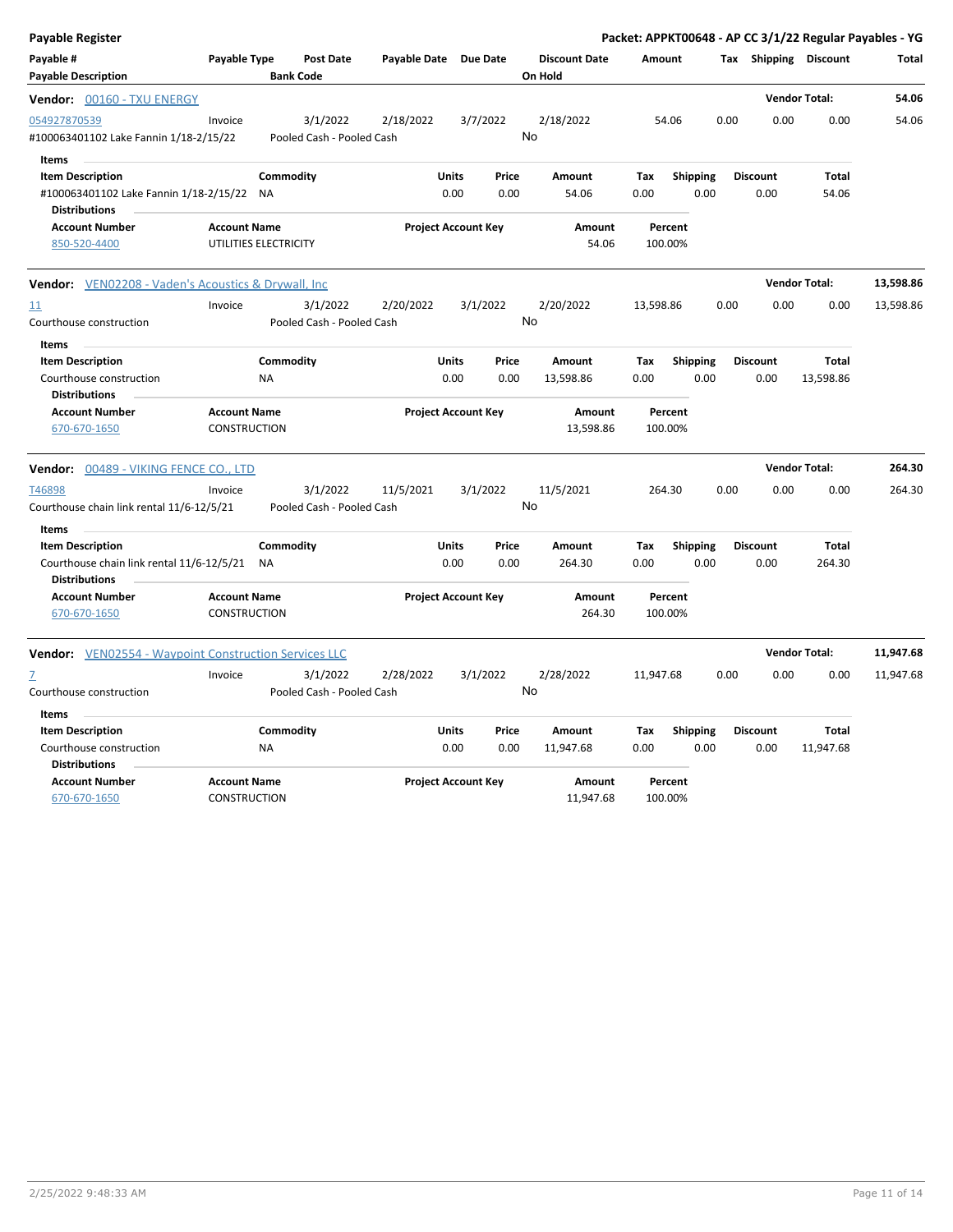## Payable Summary

| Type    | Count               | Gross      | Tax  | Shipping | <b>Discount</b> | Total      | <b>Manual Payment</b> | Balance    |
|---------|---------------------|------------|------|----------|-----------------|------------|-----------------------|------------|
| Invoice | 62                  | 737.124.57 | 0.00 | 0.00     | 0.00            | 737.124.57 | 0.00                  | 737,124.57 |
|         | <b>Grand Total:</b> | 737,124.57 | 0.00 | 0.00     | 0.00            | 737,124.57 | 0.00                  | 737,124.57 |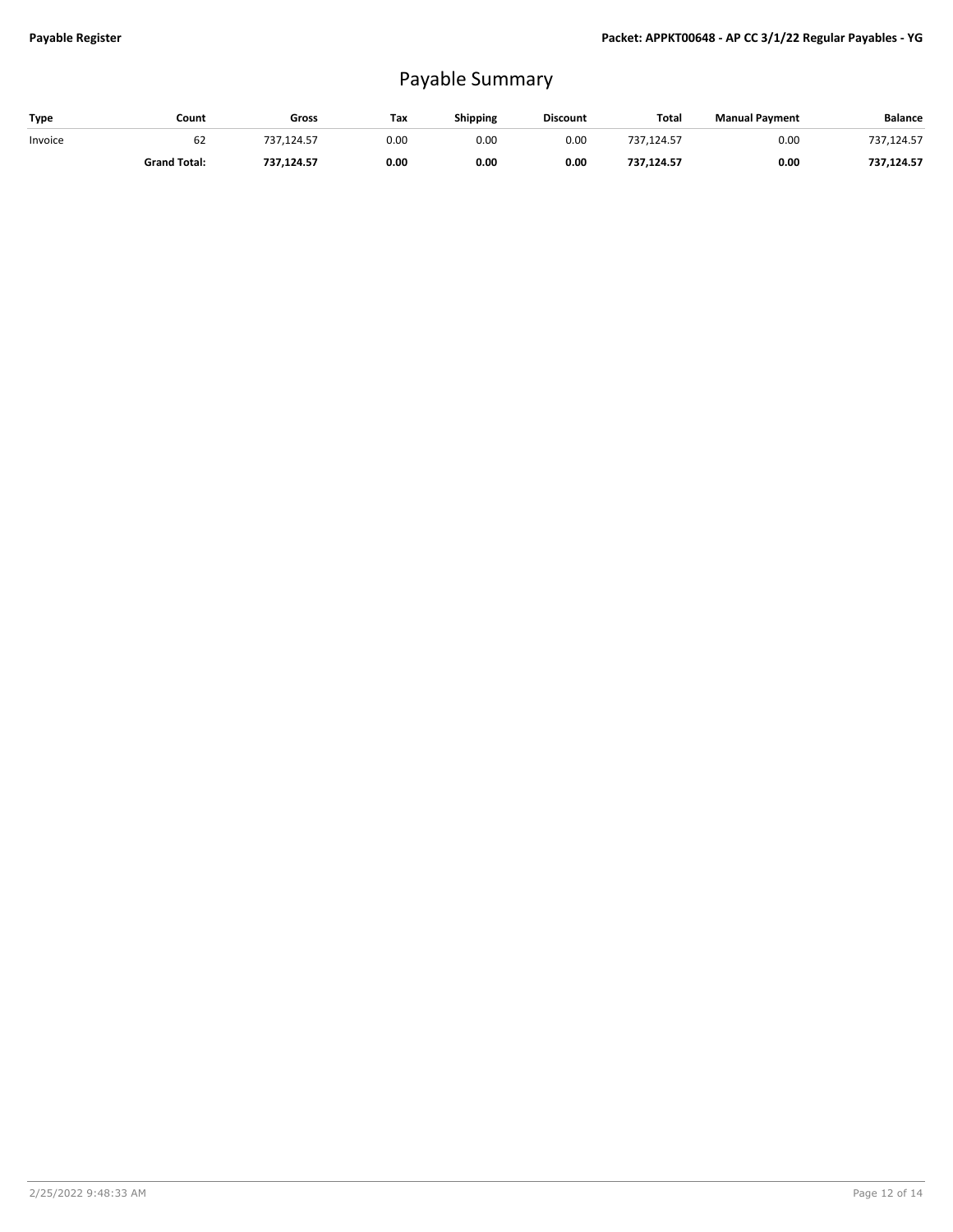## **Account Summary**

| Account      | <b>Name</b>                   |        | Amount     |
|--------------|-------------------------------|--------|------------|
| 100-409-3990 | <b>CLAIMS SETTLEMENTS</b>     |        | 199.50     |
| 100-409-4060 | TAX APPRAISAL DISTRICT        |        | 110,877.59 |
| 100-409-4810 | <b>DUES</b>                   |        | 2,868.00   |
| 100-410-4240 | <b>INDIGENT ATTORNEY FEES</b> |        | 1,450.00   |
| 100-435-4320 | <b>ATTORNEY FEES JUVENILE</b> |        | 2,025.00   |
| 100-435-4360 | ATTORNEY FEES- CPS CASES      |        | 862.50     |
| 100-435-4370 | <b>ATTORNEY FEES</b>          |        | 1,100.50   |
| 100-435-4391 | PROFESSIONAL SERVICES         |        | 750.00     |
| 100-456-4250 | PROFESSIONAL SERVICES         |        | 78.10      |
| 100-510-3150 | <b>COPIER RENTAL</b>          |        | 154.68     |
| 100-510-4400 | UTILITIES ELECTRICITY         |        | 3,945.15   |
| 100-511-4400 | UTILITIES ELECTRICITY         |        | 298.42     |
| 100-511-4410 | UTILITIES GAS                 |        | 153.43     |
| 100-512-4400 | UTILITIES ELECTRICITY         |        | 85.49      |
| 100-513-4400 | UTILITIES ELECTRICITY         |        | 373.64     |
| 100-513-4410 | UTILITIES GAS                 |        | 299.09     |
| 100-515-4400 | UTILITIES ELECTRICITY         |        | 194.13     |
| 100-515-4410 | UTILITIES GAS                 |        | 223.52     |
| 100-515-4420 | <b>UTILITIES WATER</b>        |        | 41.50      |
| 100-516-4400 | UTILITIES ELECTRICITY         |        | 677.56     |
| 100-518-4400 | UTILITIES ELECTRICITY         |        | 959.80     |
| 100-518-4410 | UTILITIES GAS                 |        | 359.99     |
| 100-560-4210 | <b>INTERNET SERVICE</b>       |        | 149.08     |
| 100-640-4400 | UTILITIES ELECTRICITY         |        | 370.07     |
| 100-640-4410 | UTILITIES GAS                 |        | 312.55     |
|              |                               | Total: | 128,809.29 |

| Account      | Name                           |        | Amount    |
|--------------|--------------------------------|--------|-----------|
| 123-403-5725 | CAPITAL LEASE PAYMENTS         |        | 96,088.00 |
|              |                                | Total: | 96,088.00 |
| Account      | Name                           |        | Amount    |
| 210-621-4060 | TAX APPRAISAL DISTRICT         |        | 6,373.47  |
| 210-621-4400 | UTILITY ELECTRICITY            |        | 179.77    |
| 210-621-4580 | <b>R&amp;M MACHINERY PARTS</b> |        | 849.11    |
|              |                                | Total: | 7.402.35  |

| Account      | Name                    |        | Amount   |
|--------------|-------------------------|--------|----------|
| 220-622-4060 | TAX APPRAISAL DISTRICT  |        | 7.424.25 |
| 220-622-4590 | R&M MACH. TIRES & TUBES |        | 40.00    |
|              |                         | Total: | 7.464.25 |

| Account      | Name                           |        | Amount    |
|--------------|--------------------------------|--------|-----------|
| 230-623-3400 | <b>SHOP SUPPLIES</b>           |        | 727.00    |
| 230-623-4060 | TAX APPRAISAL DISTRICT         |        | 11,136.37 |
| 230-623-4580 | <b>R&amp;M MACHINERY PARTS</b> |        | 55.00     |
|              |                                | Total: | 11.918.37 |

| Account      | Name                   | Amount   |
|--------------|------------------------|----------|
| 240-624-3410 | R&B MAT. ROCK & GRAVEL | 2.423.07 |
| 240-624-4060 | TAX APPRAISAL DISTRICT | 6.339.07 |
| 240-624-4400 | UTILITY ELECTRICITY    | 305.98   |